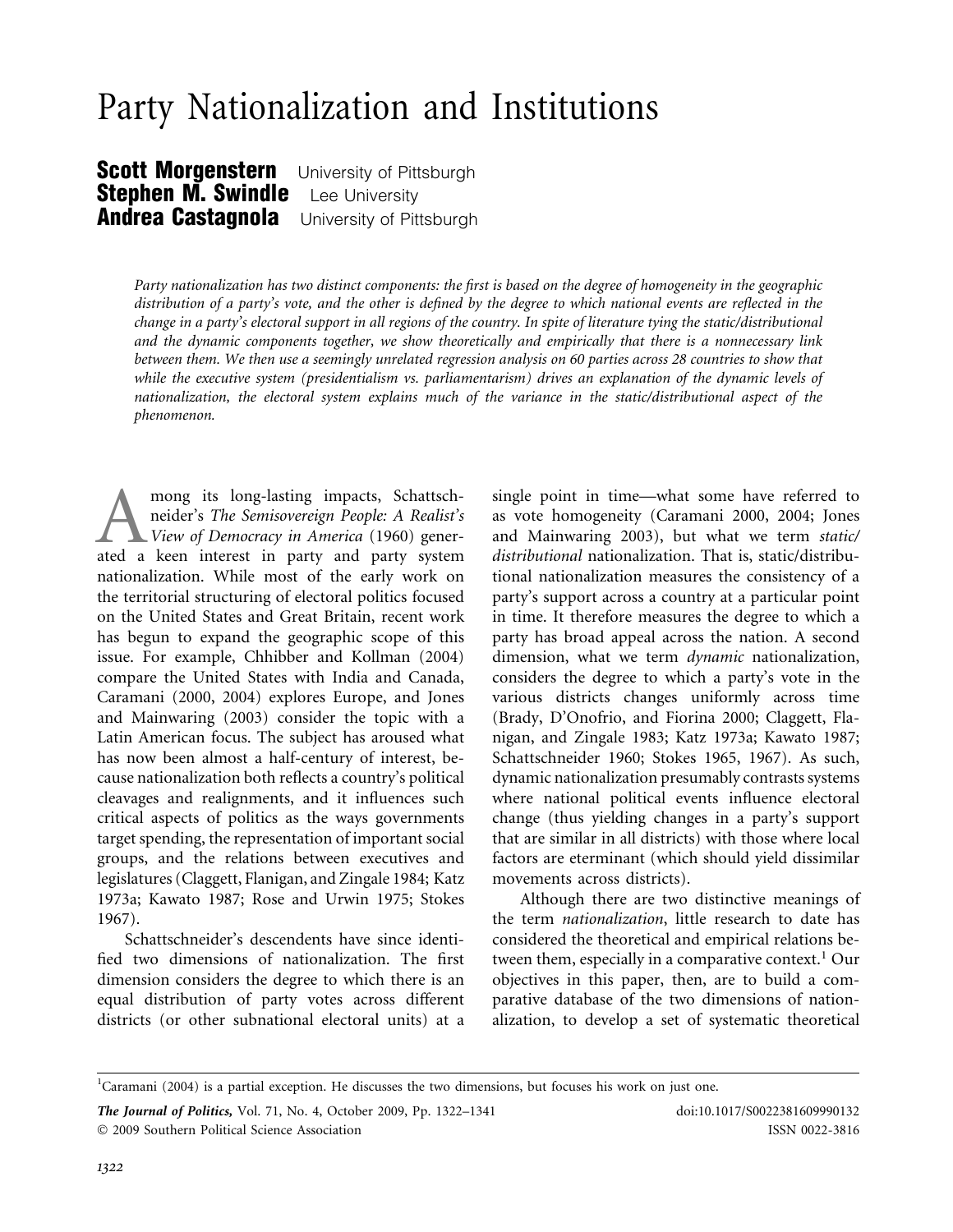expectations of their independence and relationship, and to test an empirical model that explains the wide variation in the levels of the two dimensions.

Our explanatory models grow from the idea that, since the dimensions of nationalization are unrelated theoretically and (almost) unrelated empirically, they must reflect different causal models. Previous research has sometimes distinguished between the two types of nationalization, but there are no models that explain a party or country's position along the two scales simultaneously. Building on literature related to one aspect or the other of nationalization, (Cain, Ferejohn, and Fiorina 1987; Carey and Shugart 1995; Chhibber and Kollman 2004; Claggett, Flanigan, and Zingale 1984; Grofman and Lijphart 1986; Katz 1973a; Kawato 1987; Morgenstern and Swindle 2005; Stokes 1965, 1967), we hypothesize that different institutional variables drive the two scales. In particular, while we expect the regime type (presidentialism vs. parliamentarism)—but not the electoral system—to drive dynamic nationalization, the reverse should be true for static/distributional nationalization. The specific hypotheses we test are, first, that parliamentarism will increase dynamic nationalization but have no effect on static/distributional nationalization, and second, that proportional representation systems will push parties higher on the static/distributional scale and have no effect on dynamic nationalization.

In order to discuss and test these hypotheses, this paper first unpacks the terminology to provide a more thorough discussion of the definitions, measurement, and interpretations of the static/distributional and dynamic dimensions of nationalization. That section concludes by using the two dimensions to generate a typology of party types. In the second section we detail our hypotheses about the electoral system, the executive system, and several other variables suggested in the literature. The third section discusses our dataset and how we operationalize our independent variables and the two dimensions of nationalization. Here we explain and argue in favor of Morgenstern and Potthoff's components of variance model to measure the two aspects of nationalization. We then apply the model to 73 legislative parties across 28 countries to demonstrate empirically the utility of our typology and to show the plausibility of our hypotheses. Given the two distinct dependent variables, we use section four to build a seemingly unrelated regression model to test our hypothesis about different institutions driving the two aspects of nationalization. While this study is focused on the causes of nationalization, the fifth section summarizes and concludes by presenting the implications of our findings for studies concerned with the effects of nationalization. Finally, the three appendices detail the components of variance model, display estimates for the individual cases, and discuss some of the problems inherent in the more standard operationalization techniques of nationalization.

# Defining the Two Dimensions of Nationalization

The first dimension of nationalization considers the degree to which there is a homogenous distribution of party votes across different districts at a single point in time. Studying nationalization from this static/distributional perspective, Caramani (2000) measures the concept as the standard deviation of party returns across districts and then divides this number by the party's average level of support (the coefficient of variation).<sup>2</sup> Jones and Mainwaring argue that the GINI coefficient is a better alternative. A small standard deviation or GINI coefficient would imply that the party has consistent support across the country, which in the vernacular of these authors would imply a nationalized party.<sup>3</sup>

Rose and Urwin (1975) first identified some of the profound impacts that static/distributional nationalization can have on a political system. They note, in particular, that geographically narrow parties are frequently accompanied by separatist goals, whereas parties with broad geographic support will tend to have an integrating impact on the state and thus provide for a level of political stability that would be absent without their presence. The literature suggests other impacts, as well. Among these, Jones and Mainwaring follow Schattschneider (1960) in arguing that where (static/distributional) nationalization is high, ''national factors may be more important in forging bonds between voters and parties'' (2003, 143). They also hypothesize that the degree of (static/distributional) nationalization should affect how parties target public funds. Finally, they suggest that nationalized parties should be more unified. The level of nationalization, therefore, should correlate with different aspects of legislative politics

 $^{2}$ In later work, Caramani (2004) discusses several other measures, including some that account for the number of districts or party size.

<sup>&</sup>lt;sup>3</sup>Jones and Mainwaring actually use one minus the Gini coefficient to calculate their ''Party National Score.'' A party thus is more nationalized as this score increases.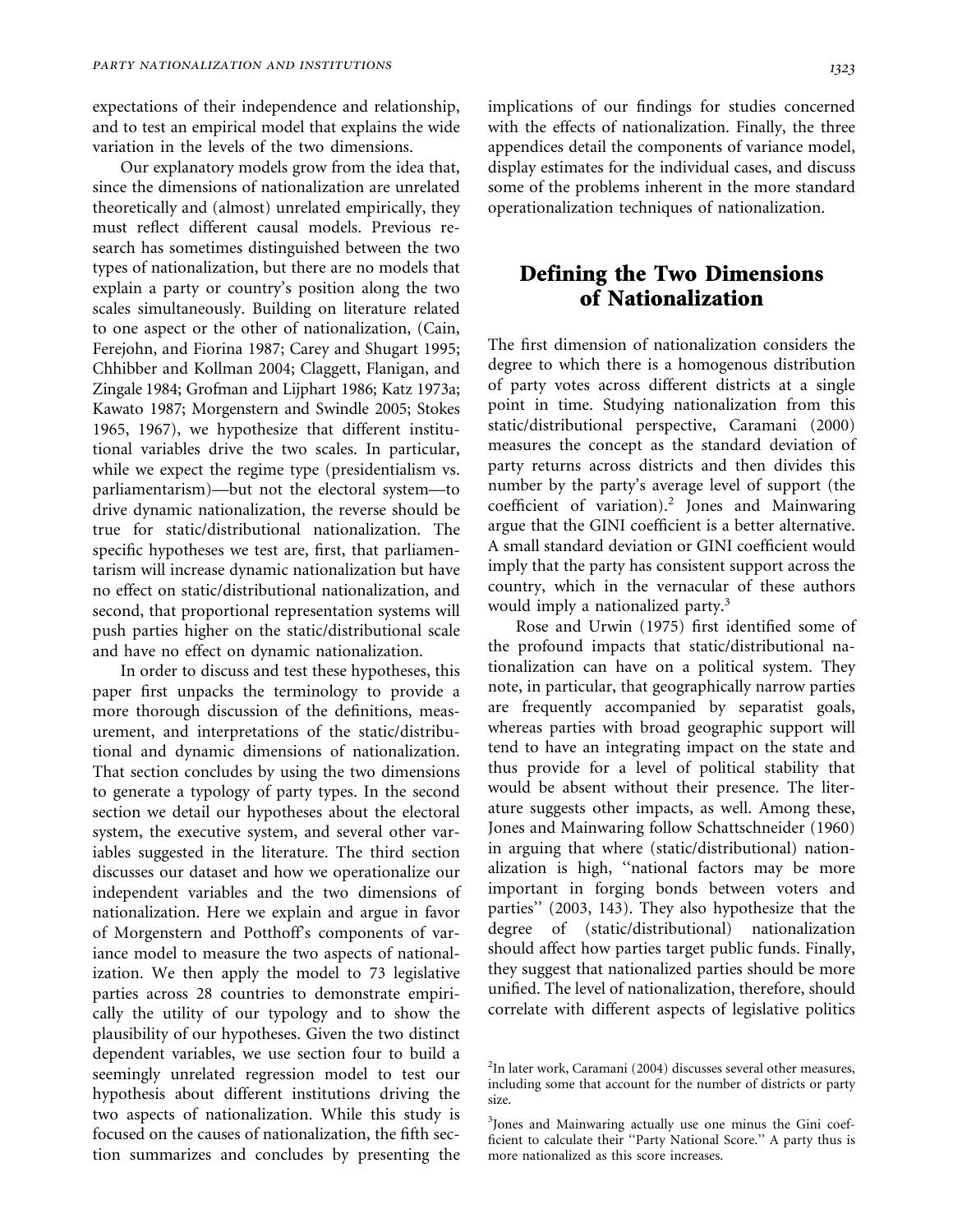including, as Amorim Neto and Santos (2001) contend, party discipline.

In situations where static/distributional nationalization is low—i.e., voting percentages across electoral districts are heterogeneous—conceptual understanding of this dimension of nationalization is straightforward. A lack of static/distributional nationalization implies the presence and expression of differences in local electoral politics. Low static/distributional nationalization, therefore, must imply either heterogeneous district characteristics and/or that the candidates running in those districts provide distinctive appeals. Varied voter expression, regardless of its origins, therefore, should yield different party behavior and thus is an important indicator of variance in the representative process. As we will explain later, it is our expectation that electoral rules, in particular the distinction between single-member district plurality contests and proportional representation, will largely determine whether voters can express these differences.

In contrast to situations of low static/distributional nationalization, Katz (1973), Rose and Urwin (1975), and others have identified the central conceptual and empirical problems associated with interpreting high levels of static/distributional nationalization. Specifically, homogeneity in voting patterns across districts may, but does not necessarily, imply homogeneity of populations in those districts. On the one hand, homogeneous vote totals could imply similar mixes of people in the different districts: a labor-based party, for example, would expect to win a similar proportion of voters in all regions if workers were dispersed evenly across the country. Alternatively, similar patterns of electoral support could imply that a party utilizes a heterogeneous electoral strategy to attract different types of voters, perhaps mobilizing voters by social issues in one district and economic issues in another. Homogeneous vote percentages across districts, in sum, are not very telling without a further discussion of the source of that homogeneity.

Dynamic nationalization, by contrast, is concerned with whether a party's vote in the various districts rises or falls in a consistent manner across elections. In other words, regardless of the spread of a party's vote across the districts (static/distributional nationalization), the concern of dynamic nationalization is the consistency of the change in a party's fortunes across the nation. The presumption here is that when national forces drive elections, a party should gain or lose a similar percentage of the vote in all districts. This thesis has led most analysts to focus on the uniformity of ''swings'' or ''trends'' in the district vote (Brady 1985; Brady, D'Onofrio, and Fiorina 2000; Kawato 1987), though others have applied alternative methodologies (Stokes 1965, 1967; Claggett, Flanigan, and Zingale 1983; Katz 1973a).

Dynamic nationalization is tied to political outputs somewhat different from those of its static/ distributional cousin. Schattschneider was the first to express interest in the lack of a national focus in public policy that resulted from noncohesive parties, a concern that led to Stokes's work comparing the heterogeneity of district movements in the United States and the United Kingdom. These authors argued that U.S. voters were motivated by local events and candidates, thus yielding a diversity of movements in the parties' support between elections and incentives for legislators to focus disproportionately on local "pork" at the expense of national policy. This presumption of legislators' focus on local concerns has also driven studies about the inner workings of representation, the relationship between legislators and party leaders, and the structure of the U.S. Congress (Cox and McCubbins 1993; Fenno 1978; Mayhew 1974a). The literature on incumbency advantage is also related, in that candidates are seen to build personal levels of support to shield themselves from national tides (Jacobson 1983; Mayhew 1974b).

In sum, measures of dynamic nationalization provide information about the extent to which districts respond in similar ways to a common stimulus. This is particularly useful information for comparisons of parties both across time and across national borders, because the degree of uniformity in districtlevel response should reveal differences in party organization and strategy. Specifically, we can infer that, when a party's support moves in a parallel form across districts as it does in many countries, national factors must play an important role in the elections. The interpretation of the impact of national factors would necessarily be different where the change of a party's support in one district is uncorrelated with the direction and magnitude of change in other districts.

Still, there are important caveats. Katz (1973) and Brady, D'Onofrio, and Fiorina (2000), for example, have argued that national policy could have different impacts in different types of districts. A trade policy, for example, could be harmful to Democrats in some districts and helpful in others, thus producing inconsistent district swings (and thus low dynamic nationalization). A related concern is that low dynamic nationalization could be the result of differences in the characteristics of the candidates or of the districts.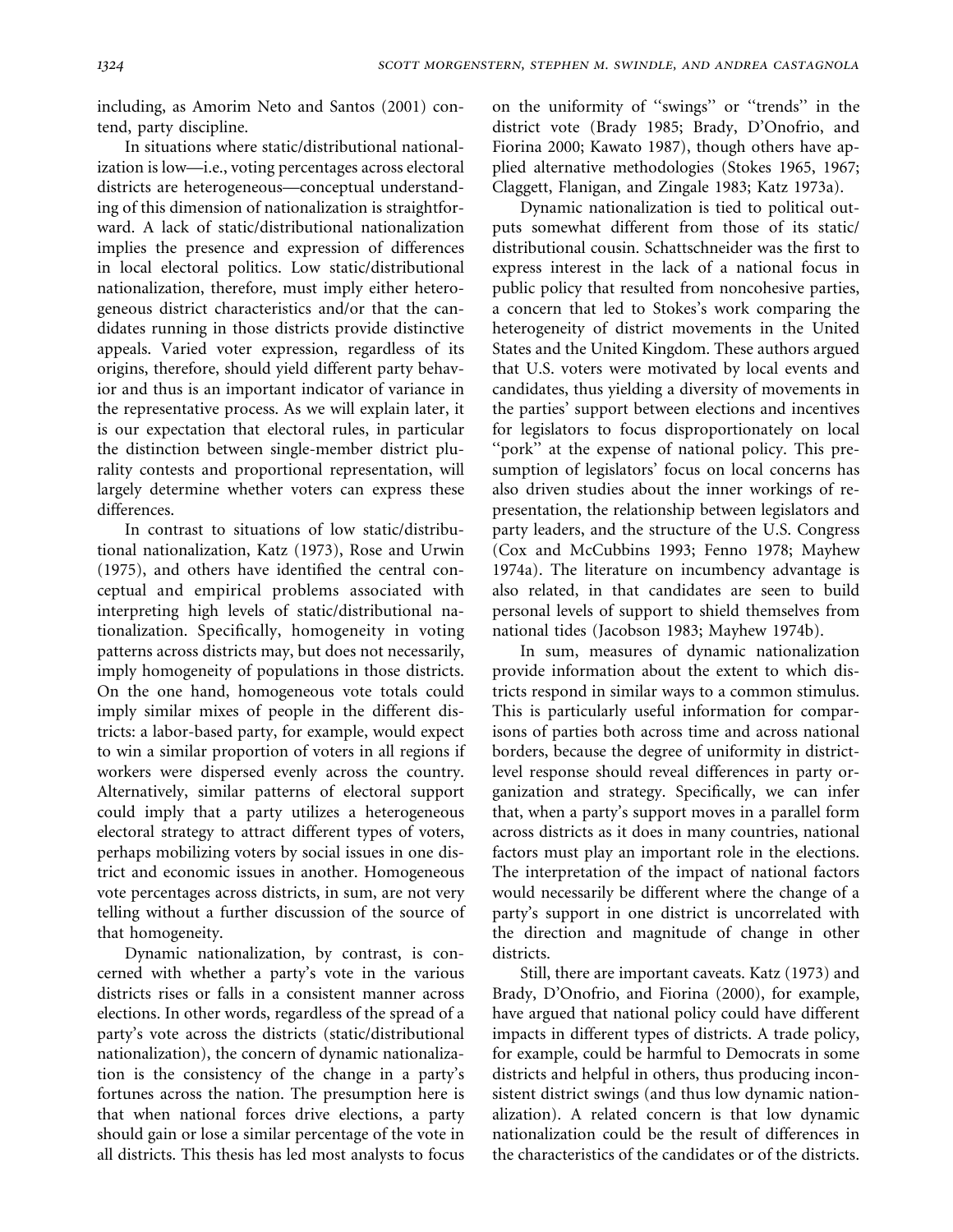That is, while differences in candidate style or qualities could lower the dynamic nationalization score, so too could differences in the types or preferences of the voters in the districts.

As with the static/distributional scale, these complications muddy interpretation of the dynamic nationalization scale, especially at the high end. At the low end of the scale, where there is great variety in how different districts respond to new elections, it must be the case that populations have heterogeneous demands and/or that there are significant differences in how voters in different districts see the parties responding to those demands. Thus, regardless of its causes, low dynamic nationalization implies that a party has failed to unify districts. High dynamic nationalization, by contrast, could come about from two different scenarios. First, a high level of dynamic nationalization could result from similar districts responding in a similar fashion to singular national stimuli. Alternatively, it could result from a party successfully selling different views to different populations. High dynamic nationalization, then, may tell us about the success of a party in keeping support in different districts, but it is not clear whether that support comes from locally targeted or national policies. Still, even if a party gains popularity for different reasons in different areas, consistency in the movement of support levels around the country reveals electoral ties among the regions. When the fates of a party's members rise and fall together, the legislators and other members of the party will have interests in collaborating to support party goals. In sum, although it evades easy interpretation, the level of dynamic nationalization reveals much about the strategies and organization of parties.

### Combining the Two Dimensions: A Typology of Party Types

While much of the existing literature hints at similar causes and effects for the two types of nationalization, we question the assumption that a straightforward linear relationship exists between them. Consequently, we suggest a categorization scheme that recognizes the distinctiveness of these two dimensions. A simple division of the two dimensions yields a  $2 \times 2$  table of four ideal types, which are portrayed in Table 1. A party that scores high on both scales is a nationalized party, and one that scores low on both measures we term locally focused. A party that has different levels of support across the country (low static/distributional nationalization) but sees that support moving consistently between elections (high

#### TABLE 1 Party Types





dynamic nationalization), we term an unbalanced party. The final category (high dynamic and low static/distributional nationalization) we term unstable, because it is unlikely to sustain that combination of traits over time.<sup>4</sup> In the table we overlay the typology with our primary independent variables of interest, the executive and the electoral systems. As we explain in more detail below, we expect the electoral system to affect the vertical position of parties in the table, while the parliamentary/presidential distinction should determine the horizontal position.

Before explicating these hypotheses, we first provide a brief consideration of behavioral expectations in order to assist with the intuition regarding the distinctions among the nationalization types. These ideal-type descriptions, of course, do not attempt to account for variations within the quadrants. This is an important caveat, because parties that lie close to one or another axis (as our empirical analysis shows that many do) may not be well described by the ideal type. As parties move towards the extremes of the categories, however, we should expect clear differences in behavior.

First, an ideal-typical nationalized party has homogeneous support across the nation with faceless legislative campaigners who refrain from local politicking. The expectation is that these parties will attract similar voters (middle class, minority, workers, etc.) in the various districts based on campaigns that

<sup>4</sup> Low dynamic nationalization, by definition, implies inconsistent movement in district support. A party that begins with consistent support across districts (high static/distributional nationalization), then, is not likely to sustain that position if dynamic nationalization is low. We empirically evaluated this issue and found that there was more movement in the static/distributional scores between elections in these cases than for other parties.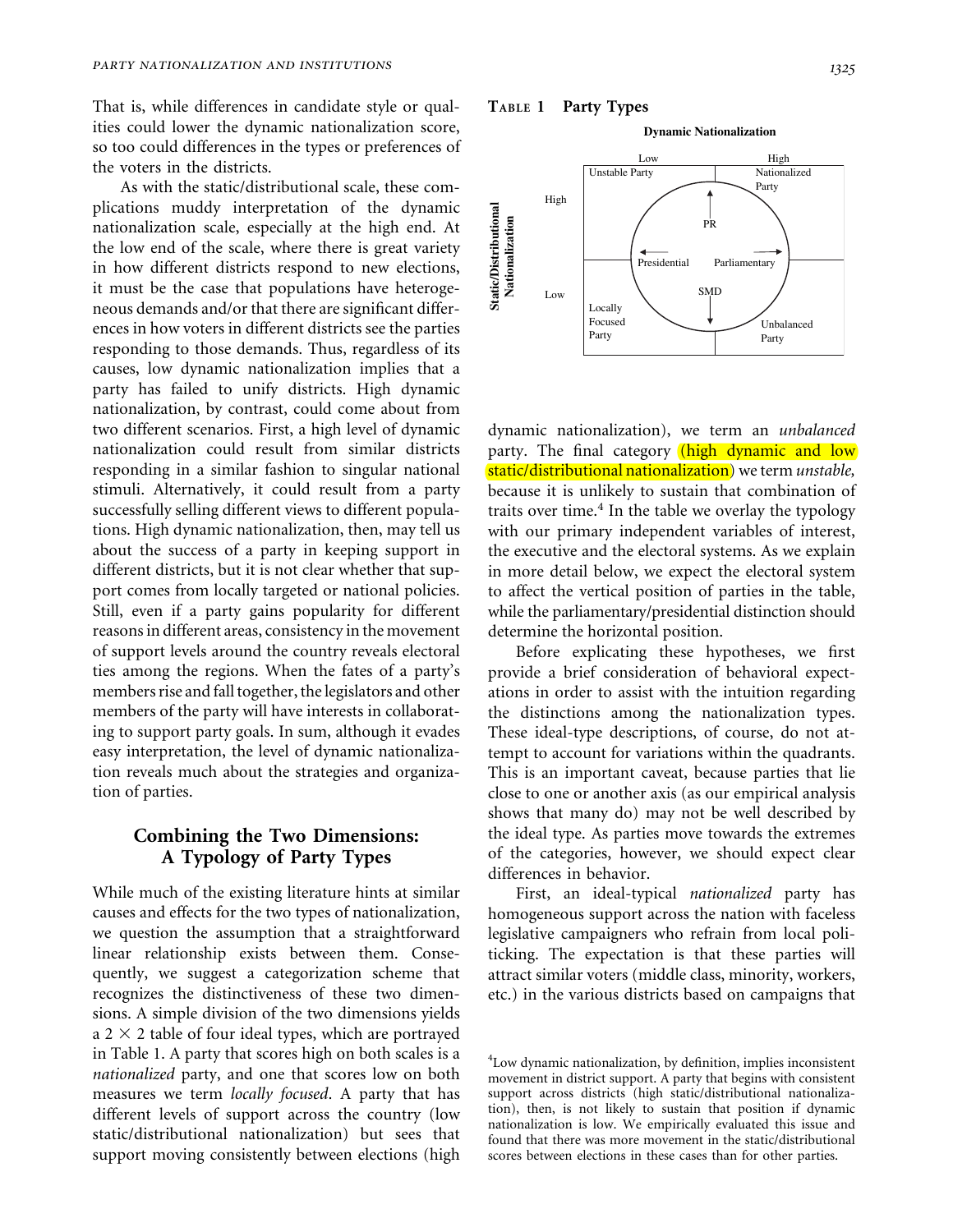are organized at the national level. Legislative candidates in such systems should be relatively unknown, as voters will focus their attention on executive candidates and party platforms rather than legislators. As we noted above, critics referring to what we term static/distributional nationalization have suggested that homogeneous support could also emerge through using region- or district-specific strategies, which would require relatively personalistic and autonomous candidates, to capture a similar percentage of heterogeneously distributed voters each year. For our two-dimensional concept, the emergence of a nationalized party in the context of district heterogeneity would also require that national politics and policy have a homogeneous impact on the party's support in all districts. This complex combination of heterogeneous districts, independent candidates, and consistent patterns of voter reactions seems unlikely.

Though locally focused parties will take positions on important national issues, they will construct their political strategies based on the exigencies of local constituencies. Campaigns for locally focused parties, then, will emphasize district issues and the candidates' personal qualities and experience. Further, legislators of such parties will demand more control over political resources essential to their electoral success than would legislators representing nationalized parties. This may additionally imply that legislators in locally focused parties will put more effort into their constituency service than will legislators serving in nationally focused parties.<sup>5</sup>

Unbalanced parties have unequal levels of support in the various districts, but the fate of these parties in any election is reflected similarly in all districts. As perhaps typified by the British case, though a party's base level of support across districts may begin at disparate levels due to significant district heterogeneity, the high salience of national issues may cause the party's vote share to rise and fall at similar rates across the districts.

Finally, the odd combination of consistent support among districts but variable changes across elections that define unstable parties must reflect localized electioneering in the context of one or more electoral contests that produced relatively homogeneous support. That consistent support level could be the result of heightened but fleeting national salience of particular issues, such as might occur in response to national referenda on constitutional reforms, economic reforms, or controversial leaders. This party type, however, is unstable because either the low dynamic nationalization would lead them towards the locally focused category or the limited role of localism would lead the party towards the nationalized box. Of course, though the ideal type defines stark distinctions among categories, empirically the differences are more of degree. Some parties will maintain a combination of relatively homogeneous geographic support with some amount of local focus.

# Explaining Nationalization

While using different terminology and rarely distinguishing between the two types, multiple studies have focused on institutional variables to explain crosscountry differences in nationalization. Three variables have taken particular prominence in these studies: the executive system, electoral systems, and federalism. First, contrasting the United States and the United Kingdom, Schattschneider argued, and Stokes (1965, 1967) and Cain, Ferejohn, and Fiorina (1984, 1987) empirically confirmed, that the executive system presidentialism versus parliamentarism—largely determined the level of what we have termed dynamic nationalization.<sup>6</sup> In addition, a multitude of studies suggest that electoral systems affect outcomes related to nationalization. Carey and Shugart (1995), for example, argue that closed-list proportional representation with controlled party nominations, particularly in the presence of a large district magnitude, will generate a more nationally focused policy strategy than would systems that encourage legislators to ''cultivate a personal vote.'' And finally, an emerging literature has focused on the impacts of federalism. In their exemplary case study of four single-member district countries, Chhibber and Kollman (2004) argue that specific features of federalism explain why parties in some countries develop national constituencies, while others are relegated to provincial support status.

Though insightful, these studies have failed to adequately differentiate the impact of these institutional

<sup>&</sup>lt;sup>5</sup>Though nationally focused parties may still have an incentive to serve local constituents, their interest in doing so is for their collective benefit rather than for the benefit of an individual legislator.

<sup>6</sup> Cain, Ferejohn, and Fiorina's (1984, 1987) dependent variable, the ''personal vote,'' is closely related (theoretically) to our concept of dynamic nationalization. In his prescriptive document written for the American Political Science Association (1950), Schattschneider and his colleagues do not use the term nationalization, but his premise is similar to that in The Semisovereign People, in which the ''nationalization of politics,'' a concept that encompasses both of our dimensions of nationalization, plays a central role.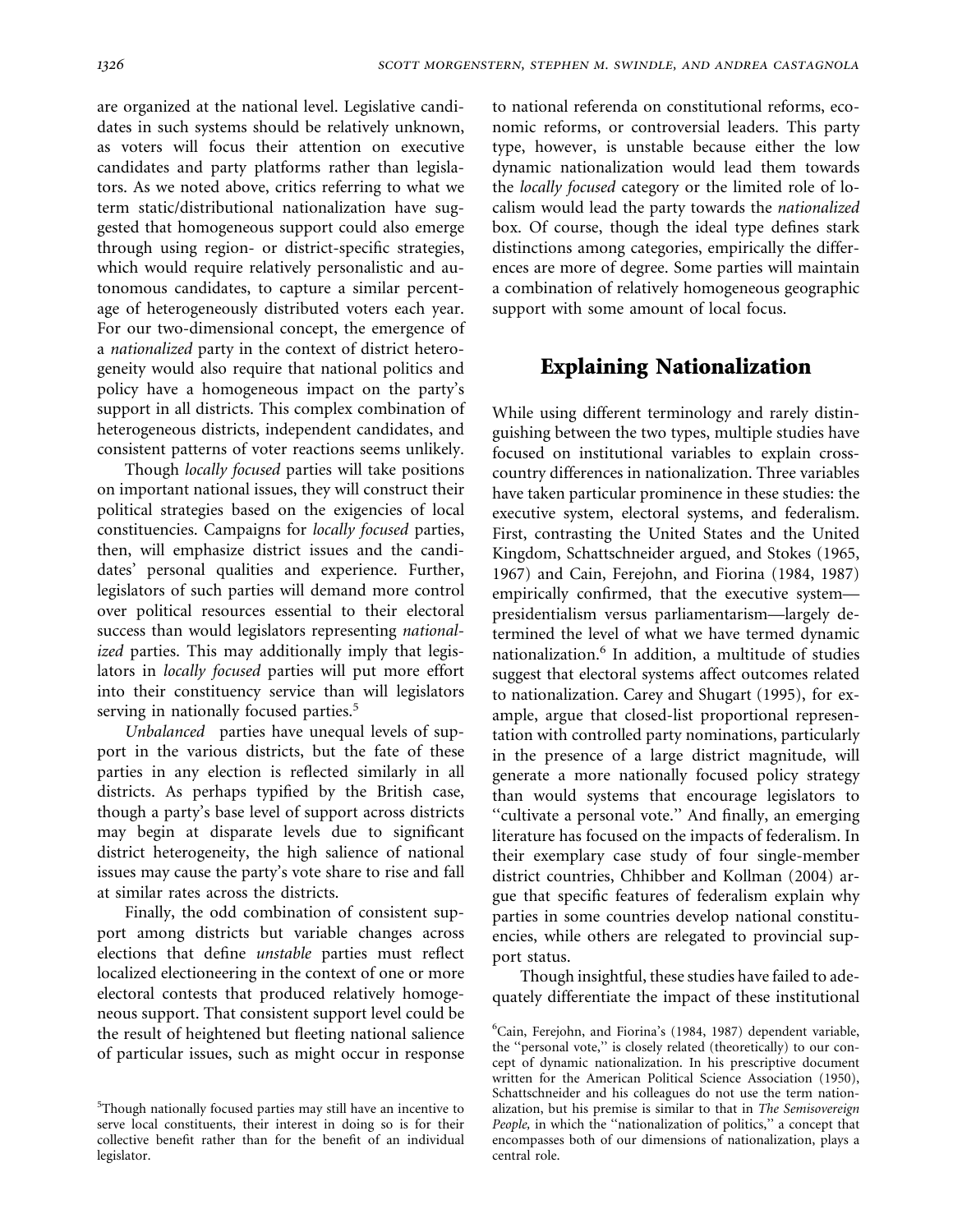variables on the two dimensions of nationalization that we identify. If dynamic and static/distributional nationalization are indeed distinct dimensions, then they require separate sets of independent variables to explain them. As we detail below, we expect that the static/distributional dimension will be dictated by the electoral system, but that the dynamic dimension will be primarily driven by regime type. In addition, we expect federalism to affect both types of nationalization, with the strength of its impact depending on the distribution and heterogeneity of the population. We also consider, but largely reject, several other potential explanatory variables, including the age of parties, ideological positions, and governing experience.

#### Executive Systems: Presidential Versus Parliamentary Regimes

As suggested by Stokes (1964, 1967), Cain, Ferejohn, and Fiorina (1987), and Morgenstern and Swindle (2005), the regime variable will impact dynamic nationalization because, the electoral fates of executive and legislative candidates are so intricately intertwined in parliamentary systems. The responsibility for selecting the executive bonds a party's legislators in parliamentary systems much more tightly than in systems where the branches are independent. Consequently, party labels tend to be much stronger in parliamentary systems and voters, therefore, will be more likely to respond to national party appeals than to local or candidate-specific appeals. Parliamentary systems, in short, will be more nationalized on the dynamic dimension, corresponding to a rightward movement in Table 1.

A similar logic tying regime type to the static/ distributional dimension, however, does not exist. Regardless of whether a system is presidential or parliamentary, parties could develop local bases of support and may or may not develop national constituencies. Parties operating within both constitutional frameworks face the same challenges in spreading their support across the nation, and neither system gives parties special incentives to develop particular spatial patterns. At an inductive level, the parties' similarly heterogeneous support in the United States and the United Kingdom supports this idea. Further, there are multiple examples of countries that comingle some parties exhibiting localized bases of support with other parties supported by wider (nationalized) constituencies (e.g., Canada, Argentina, Germany, and Great Britain).

The electoral system, in contrast, should have significant impacts on the static/distributional dimension of nationalization but little impact on dynamic nationalization. In particular, single-member district (SMD) plurality systems should decrease static/distributional nationalization relative to proportional representation systems, corresponding to a vertical movement in Table 1. This expectation is generated from both the direct effect of the mechanical translation of votes into seats in SMD systems as well as through several indirect impacts on the nature of electoral districts associated with SMD systems. In terms of the direct effect, since a plurality is required to win the seat in SMD systems, parties may avoid spending the resources (good candidates, costs, and effort) to compete where they have little chance of winning. In proportional representation (PR) systems, by contrast, wasted vote-winning opportunities are costly, because it takes far fewer votes to win a legislative seat.<sup>7</sup> Therefore, we expect static/distributional nationalization to be lower in SMD systems (yielding downward movement in Table 1), where strenuously competing in all districts is less likely, than in PR electoral environments.

In addition to this direct effect, SMD systems should also generate indirect impacts on static/ distributional nationalization through their influence on district characteristics, a parties' campaign coordination problems, and candidate qualities. First, SMD systems carve up a polity into much smaller pieces, thus allowing greater differentiation among districts. In short, the smaller the geographic region of a district the more likely the district is to encompass a more homogeneous group of people. This, in turn should increase the likelihood that a district is distinct from those around it. Consequently, in SMD systems—where districts are smaller and more numerous– static/distributional nationalization should decrease. In addition, since there are many fewer electoral boundaries under PR systems, the parties' coordination of campaign strategies should be much easier. The much-reduced number of districts also helps party leaders with quality control, because only the top few slots on the lists carry much electoral weight. In contrast, party leaders operating in SMD systems have to deal with scores or hundreds of candidates, each running an individual campaign. Finally, the number

 $7$ For example, it takes less than 2% of the vote to win a seat in Brazil's São Paulo district.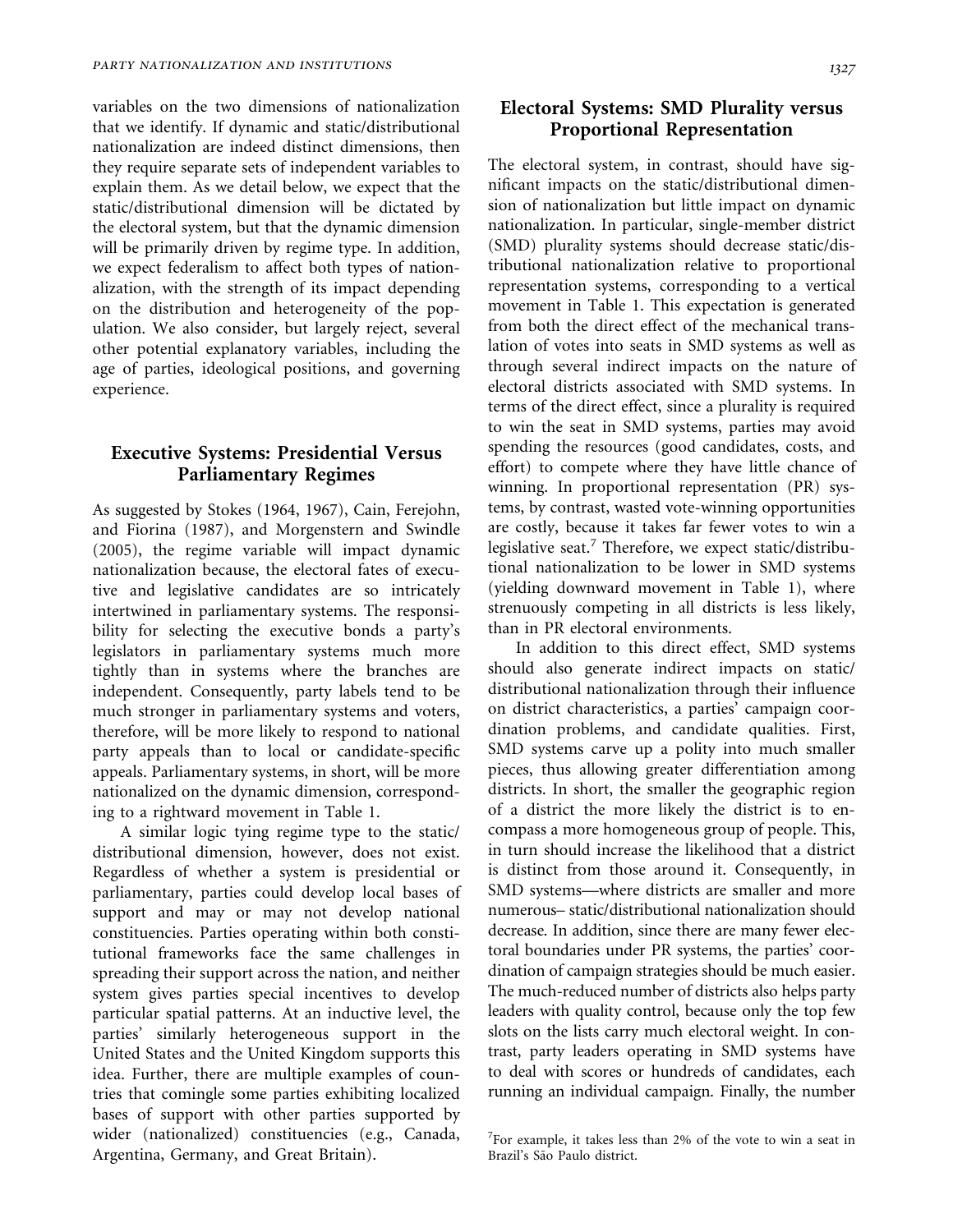We do not expect the electoral system variable to have a strong impact on the dynamic dimension of nationalization. A campaign that ''lifts all boats'' seems equally likely in proportional representation and first-past-the-post systems, once the executive system is held constant. This expectation diverges from Carey and Shugart's work on the ''incentives to cultivate a personal vote,'' which predicts a greater impact of localism (and hence a low level of dynamic nationalization) for systems that employ singlemember districts (at least relative to high-magnitude closed list systems). The degree of personal vote seeking, however, is dependent on the legislators' relationship with the executive. Relative to district-level concerns, campaigns in the United Kingdom, for example, place much more emphasis on the party and prime-ministerial candidate than is common in the United States. It may be the case that single-member districts (or other electoral systems that Carey and Shugart hypothesize as increasing the incentives to cultivate a personal vote) when combined with presidentialism would harm dynamic nationalization, but we expect that the executive system is the more important variable.

#### Federalism

Our third institutional variable of interest is federalism. Our expectation is that decentralized political structures (federalist) should yield political differentiation (non–nationalized politics), because political administrative (de)centralization should have a direct and positive impact on political party (de) centralization. Unlike the previous two variables, which we predicted would affect only one dimension of nationalization, we expect federalism to impact both dimensions. In the dynamic case, federalism should generate variable responsiveness to national forces in the districts (lower nationalization), because local politicians will have the interest in and capability of reacting to local events and issues. In unitary systems, national decision makers can more easily mandate local political strategy, thus reducing local variation in response (or increasing dynamic nationalization). On the static/distributional dimension, federalism should have an impact through the development and manifestation of the heterogeneity of the districts' preferences. First, because federalism is often the result of divergent regional interests (based on the level of urbanization, ethnicity, or localized economic concerns), it should be correlated with static/distribution nationalization, even if the relationship is not causal.<sup>8</sup> Second, even if a country's regions were not divided by socioeconomic or sociopolitical variables, federalism should breed politicians with ties to a region who have interests in differentiating themselves from the party. Unitary systems should reduce such independence, and by imposing more uniform campaigns, they would reduce static/ distributional nationalization.

# Ethnic Fractionalization

Next, while not a central focus of our study, we test Cox's (1997) hypotheses about the interactive relation of electoral and sociodemographic variables in explaining political outcomes. Cox combines the "restrictiveness" of the electoral system with ethnic fractionalization to predict the number of parties. His suggestive study leads us to consider the independent and interactive effect of ethnic fractionalization. The independent part of the argument rests on the assumption that ethnic groups are geographically concentrated and have interests distinct from other sectors of society. As was the case with federalism, we expect ethnic fractionalization to affect both dimensions of nationalization. Geographically concentrated groups should both increase the distinctiveness of local electoral units (lower static/distributional nationalization) as well as create discontinuities in the response of local regions to national electoral forces (lower dynamic nationalization). Our hypothesis, therefore, is that, as ethnic fractionalization increases, both static/distributional and dynamic nationalization should decline.

# The Interaction of Federalism and Ethnic Fractionalization

One of the underlying philosophies of federal systems is the recognition and protection of subnational groups. It would not be surprising then to expect that federal electoral systems would allow for these disparate interests to be expressed in national elections. Consequently, though either of these two considerations on its own may be sufficient to reduce

<sup>&</sup>lt;sup>8</sup>Agricultural regions, for example, should be expected to vote in ways distinctive from those of industrial centers where local elites have the independence to fashion regional campaigns.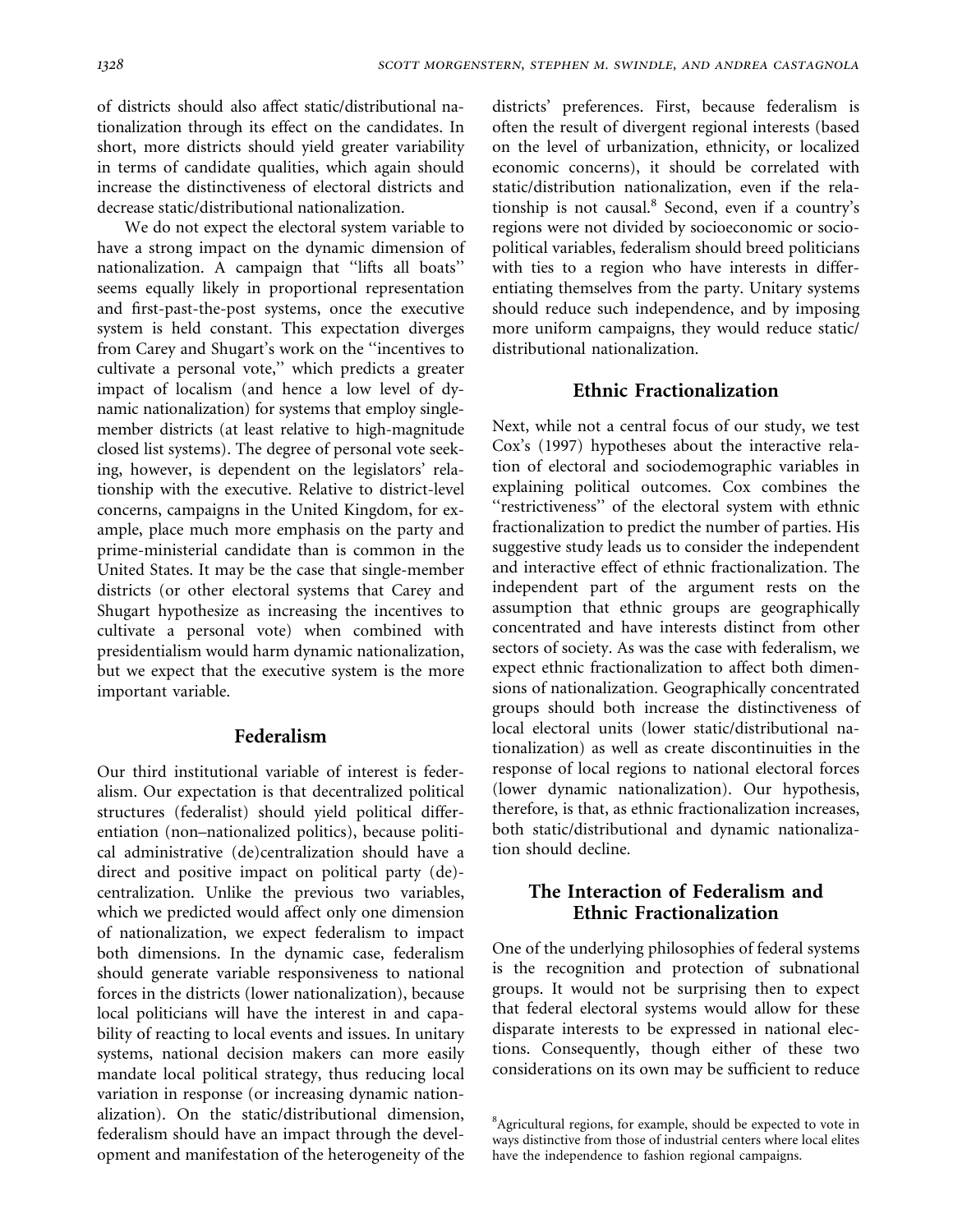the level of nationalization, in combination their impacts should be magnified. The logic here is that a heterogeneous population constrained by strong centralizing institutions may be incapable of politically expressing those differences, and a homogeneous population with the freedom to express differences may simply have no incentive to do so. However, a heterogeneous population that is given the political opportunity to express those preferences will surely do so. We thus include an interaction term in our model to capture this effect.

#### Democratic or Party Age

We derive our next hypothesis from Mainwaring and Zoco's (2007) study about the impact of time on democratic experience. Like Caramani (2000), they contend that over time parties should work to spread their support across the nation. The hypothesis, then, is that more mature democracies should have higher static/distributional nationalization scores. An alternative hypothesis is that the age of the party rather than the age of the democracy should have more impact. Still, given that some new parties gain widespread support, and some older parties consolidate their support bases in limited geographic regions, we are not convinced that this will be a telling variable. For similar reasons, we do not expect democratic or party age to affect dynamic nationalization.

#### Intracountry Hypotheses

While we are primarily interested in how institutions are distinctive among countries, our estimation technique differentiates among a country's parties and thus allows two other types of tests. First, the degree to which there are intracountry distinctions shows the overall importance of the institutional variables. That is, if all of a country's parties sport similar nationalization scores, then the institutional variables must be determinant, and vice versa. Second, the intracountry differences, if important, allow for testing of noninstitutional (and nonstructural) determinants of nationalization.

Perhaps because the extant literature focuses on party systems rather than parties, or because there is a lack of potential variables with unambiguous expectations, there are few suggested hypotheses about the sources of intracountry differences. Four variables do present themselves for testing. First, more centrist parties could be more nationalized on the static/ distributional scale because they should have a broader and more homogeneous appeal. Centrists, however, could be more appealing to some geographic constituencies than others (perhaps urban rather than rural). At the same time, parties identified with a more ideologically extreme position could have a regional geographic base, or they might garner geographically homogeneous support, especially if their appeal is more closely aligned with income distribution than rural-urban divides or ethnic divisions. Ideology, in sum, offers only ambiguous expectations with regard to static/distributional nationalization, and for similar reasons we do not expect a strong correlation of this variable with dynamic nationalization. The second variable that might distinguish intracountry parties is the responsibility for the executive branch. If elections are referenda on the parties holding the prime minister's or the president's office, then in-parties should have high dynamic nationalization scores. Opposition parties, however, can also generate high dynamic nationalization scores, perhaps signaling prospective views of their potential leadership. Third, as noted above, previous literature suggests that a party's age could affect at least static/distributional nationalization, but that hypothesis lacks a strong theoretical basis. Finally, it may be necessary for a party to win broad support (correlated with static/distributional nationalization) to win a national election, but some smaller opposition parties can also develop a national following. Still, the size of the parties should matter to both aspects of nationalization, because small shifts in the national vote can appear as very great changes relative to a small party. Thus while there are no strong expectations about the relation of party size to either type of nationalization, it is necessary to control for size in empirical tests.

#### Data and Operationalization

Our conceptions of the dependent variables require that we collect legislative electoral returns at the district level across time, differentiated by party. We have collected these data for 73 parties in 28 countries. We tested all parties that won at least 10% of the vote, although, we eliminated 13 cases where we have multiple results for a single party to avoid biasing our regression analysis.<sup>9</sup> The dataset includes

<sup>&</sup>lt;sup>9</sup>The raw data and other information is available at http:// www.pitt.edu/~smorgens/. Some of this data is also available from Dawn Brancati's Constituency-Level Elections (CLE) Dataset. http://www.cle.wustl.edu or on the CD that accompanies Caramani (2000).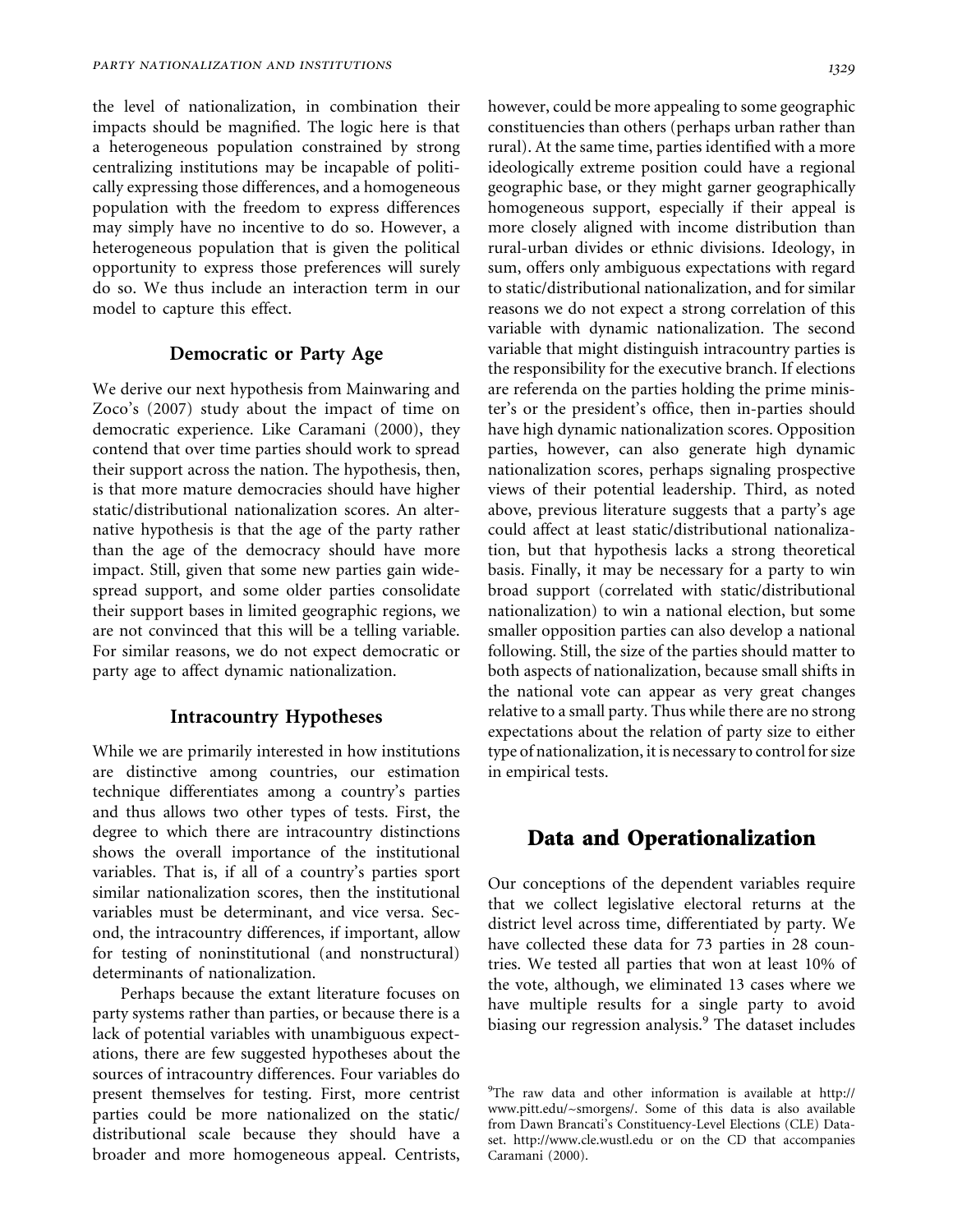TABLE 2 Examples: Support for Party 1

cases from Europe, Asia, the Americas, and the Pacific, thus providing wide variance with regard to the two primary independent variables: executive type (38% presidential) and electoral systems (32% single-member districts).<sup>10</sup> Further, the cases offer a full range of values with respect to our other independent variables of interest, ethnic heterogeneity, federalism, and the age of parties and democracy.

# The Dependent Variables

While there are a number of alternatives for operationalizing the two aspects of nationalization (see Appendix C for a critique), we follow Morgenstern and Potthoff (M&P 2005) in using a components of variance model (or equivalently a multilevel regression with random effects) based on Stokes's early work to calculate the two aspects of nationalization.<sup>11</sup> We detail the specific model in Appendix A, and here cull the Morgenstern and Potthoff paper to provide a rather simple example to explain the intuition behind the model. The hypothetical example displayed in Table 2 envisions one party in each of two countries (C1 and C2), both of which have three electoral districts (D1-D3) and two electoral years (Y1 and Y2).

To capture the static/distributional element of nationalization we want to consider the range of values in the rows: to what degree are the results similar across districts? For the dynamic element, we are interested in the consistency of district movement across years: to what degree do the districts move with a common magnitude? The key to the model is to account for these issues simultaneously.<sup>12</sup>

With regard to the dynamic effect, country C1 would be perfectly nationalized, since the party lost exactly 10 points in each district. In other words, since there is no difference in the magnitude of the change for the three districts between the two elections, forces at the national level must be driving

|                 | <b>Country C1</b> |    |     | Country C <sub>2</sub> |    |     |  |
|-----------------|-------------------|----|-----|------------------------|----|-----|--|
| <b>District</b> | Y1                | Y2 | Avg | Y1                     | Y2 | Avg |  |
| D1              | 59                | 49 | 54  | 59                     | 43 | 51  |  |
| D <sub>2</sub>  | 53                | 43 | 48  | 53                     | 49 | 51  |  |
| D3              | 47                | 37 | 42  | 47                     | 37 | 42  |  |
| Avg             | 53                | 43 | 48  | 53                     | 43 | 48  |  |

the election. In country C2, by contrast, local politics plays some role, because, while the average vote loss is the same for the two countries, the districts do not all drop by the same amount in C2.<sup>13</sup> The components of variance model would thus return a zero value for the dynamic nationalization in C1, but a positive value for C2. In this paper we have reversed the scales and transformed these values to z-scores based on the median of the scales to yield more intuitive values.<sup>14</sup> As such, larger values imply more (dynamically) nationalized parties.

The static/distributional effect (what M&P call district-heterogeneity) is based on the differences in the average values that the party won across districts. For C1 it can be calculated as the variance of the column of averages (54, 48, and 42), which yields a value of 36. As M&P explain, the square root of this value (6) is the standard deviation of the average electoral returns across districts. For C2 the calculations must also take into account the nonzero residual, so the static/distributional scores are different for the two countries. Specifically, since part of the distributional differentiation is the result of the dynamic effect in C2, the model would return a value suggesting that the party in C2 is more nationalized on the static/distributional dimension. For exposition purposes, we again reversed and standardized the

<sup>&</sup>lt;sup>10</sup>These and other summary statistics refer to the 60 cases in the regression analysis, not the 73 cases in the graph.

<sup>11</sup>As M&P (2005) explain, this type of model has not gained much use in political science, but is quite common in medical and engineering applications. They explain the model and apply it by using a SAS function, but it can also be run in STATA using the xtmixed command (see Mustillo and Mustillo 2008). We provide a sample SAS command at our Web site (http:// www.pitt.edu/~smorgens/) and the STATA command at the end of Appendix A.

 $12$ The model also accounts for volatility, which M&P define as the magnitude of the average change between the two (or more) election years. M&P use what Stokes interpreted as the ''national'' component as their estimate of volatility.

<sup>&</sup>lt;sup>13</sup>In using the residual as a measure of the dynamic effect, we recognize that, in addition to capturing variance that we have attributed to local factors, we are also capturing nonsystematic variance associated with the other two components of variance (volatility and static/distributional nationalization). Even so, the magnitude of this residual variance does account for the localism in electoral returns; thus these residuals are a telling measure of dynamic nationalization. In one sense we are assuming that the nonsystematic variance attributable to the included components is random, and thus the residual is variance attributable to local factors plus a constant.

<sup>&</sup>lt;sup>14</sup>We used the median due to the skew in the data. Specifically the formula is  $[(x_{iv} - \tilde{x})/\tilde{x}]^*(-1)$ . The transformation has no bearing on the results. The raw value of the dynamic nationalization score for C2 is 18; using the sample median of 9.12, this would yield a z score of  $-0.97$ .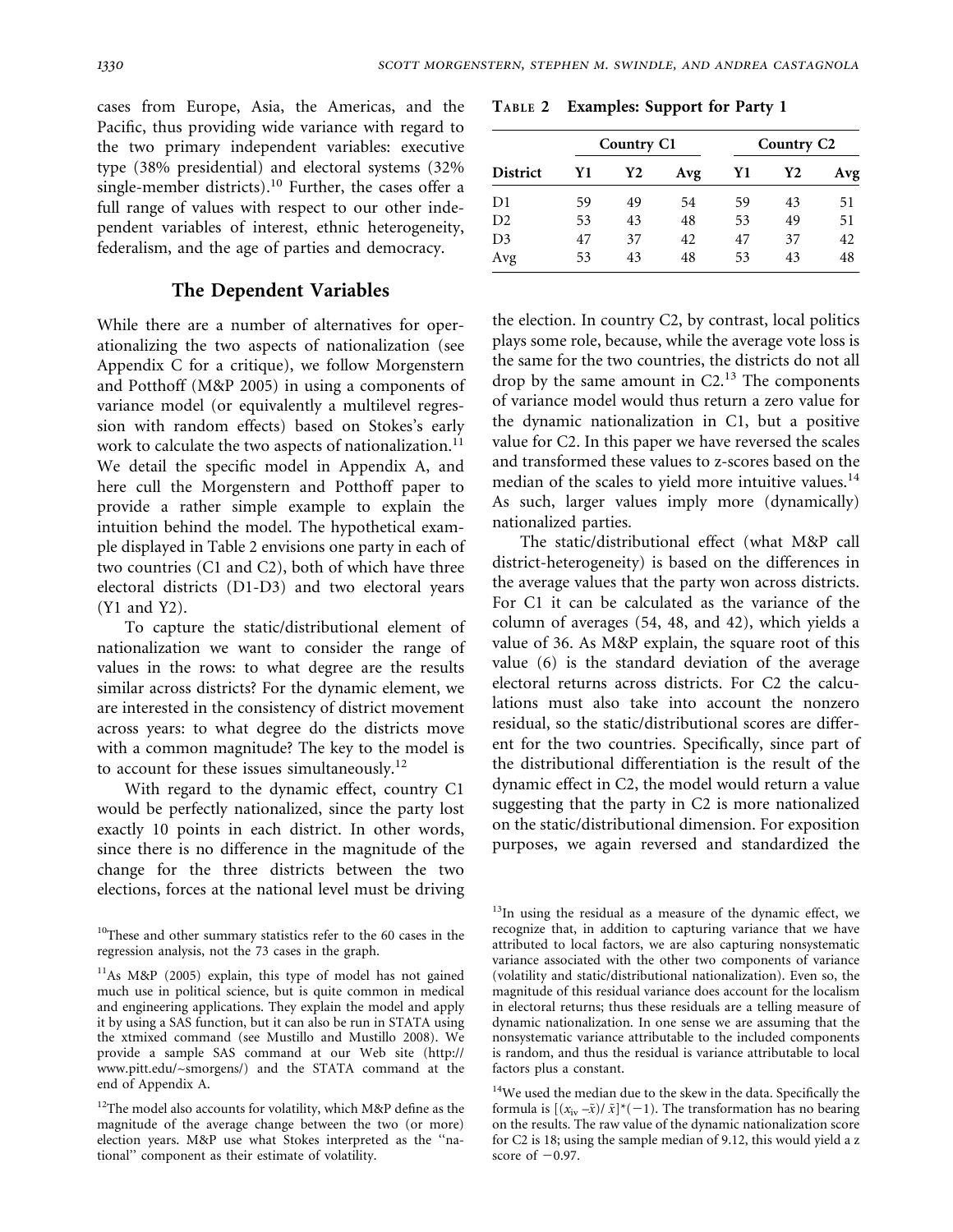M&P scale so that larger numbers imply greater static/distributional nationalization.

Under this model, as long as there are at least three parties in a country, there is no necessary relationship among the intracountry scores for either type of nationalization results. Where there are just two parties, however, the results are necessarily identical, and thus we have just one entry for the United States and Chile (the latter of which is based on analysis of the two stable coalitions). For each case, we ran the analysis on the longest possible set of elections in which district borders did not change. As noted, for the cases where we had several sets of elections with consistent borders (e.g., the United States, the United Kingdom, Canada, and Japan), we calculated more than one set of statistics for our descriptive tables, though we used only one set in our regressions (hence the difference between 73 cases and only 60 observations for the regressions). In most cases we required that the analysis include at least three consecutive elections, but in a few countries (e.g., Canada and New Zealand) that redistrict frequently or that have only recently held elections under a new system (i.e., Japan), we ran the analysis on two consecutive elections. As Appendix A details, we also calculated separate results for the proportional representation (PR) and single-member district (SMD) elections for those countries that employ two-tiered systems (Japan and Germany).<sup>15</sup> Finally, for the single-member district countries it was necessary to eliminate those districts that did not have consistent competition patterns. For the United States, therefore, the analysis uses just the districts where both the Democrats and the Republicans competed in each year during the decade of interest.

#### The Independent Variables

The operationalization of our central independent variables—regime type, electoral system, and federalism—is straightforward. We measure regime type with dummy variables for *parliamentarism* and *semi*presidentialism. The dataset includes 37 parliamentary cases, 4 semipresidential cases, and 19 parties operating under presidentialism. To probe the electoral system effects, we tested several alternative specifications. The models we display below employ a dummy variable for parties operating in countries that use single-member districts (which is the case for 19 of our 60 parties). While we do not display the

alternative results, we do test and discuss alternatives to the single-member district dummy in terms of the number of electoral districts and a variety of coding schemes for the personal vote. And finally, we also operationalize federalism as a simple dummy, based on the discussion above. The data indicate that 11 of 28 federal countries, or 22 of our 60 parties, operate in federal systems.16

As noted, we are also interested in the impact of ethnic heterogeneity, which we capture through Krain's (1997) index. In our sample, the mean value is 0.21, the minimum value (.01) is found in Japan and Portugal, and the maximum is India's 0.84. The scale is skewed to the left, and the index is correlated with our institutional variables: we therefore transformed the index into squared z-scores in our regressions.

Next, in order to test the hypotheses about political maturation, we calculated the age of the political parties and the number of years from the initiation of democracy in the given country to the beginning of the time series in the analysis.<sup>17</sup> In the cases where changing names and coalition partners complicated the analysis of the age of political parties, we tested alternative specifications, including the age of the party since democratization for those cases where the party is older than the democracy.

In addition to party age, we also operationalized several other variables that test explanations for variance in the nationalization scores among a country's parties. We measured governing experience with a dummy variable for parties that had controlled the presidency or, for parliamentary systems, the prime minister's office at least once during the period under investigation.<sup>18</sup> We also considered coding for cabinet membership, but this is ambiguous for presidential systems, and we lacked information for some countries and some time periods. Then, to test for whether a party was centrist or ideologically extreme, we used a combination of legislator surveys (Alcantara Sáez n.d.) and a survey of country experts (Huber and Inglehart 1995). We scored parties based on their ideological distance from the country's mean score, after combining the two data sources based on the countries where the coverage overlapped. Finally, we

<sup>&</sup>lt;sup>15</sup>Mexico also uses a two-tiered system, but because voters have just one vote and PR seats are compensatory, we used only the single-member district data.

 $16$ We coded Spain with the ambiguous score of 0.5, because different data alternatively suggest that it could be coded as either federal or unitary. Changing this score to either 0 or 1 has no important effect on the results.

 $17$ We also tested the log of these values.

<sup>&</sup>lt;sup>18</sup>Because there are just two competitors and hence just one party in the analysis, we coded governing experience with a 1 for the United States and Chile.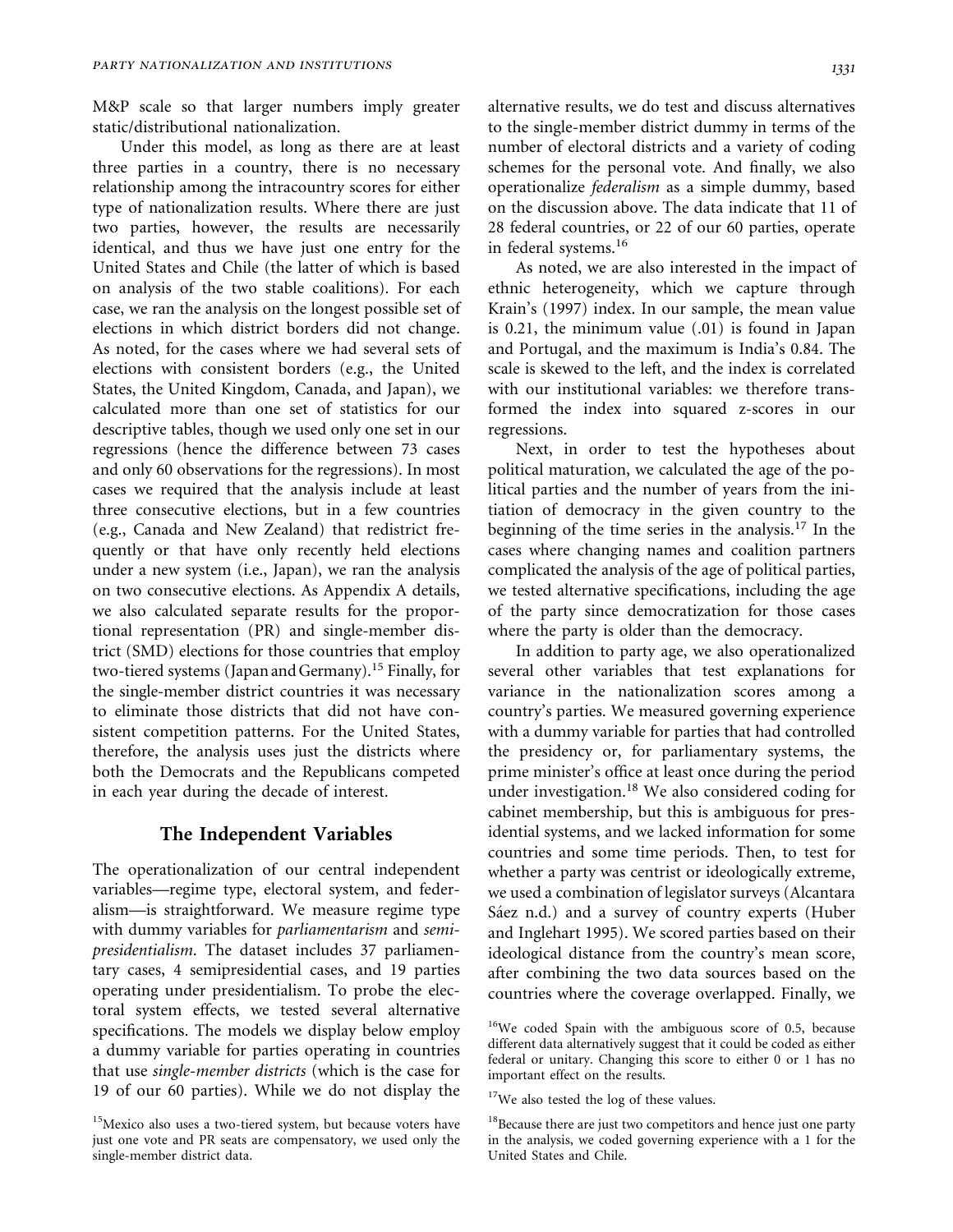measured the size of parties as the average vote total across districts for the last year in the analysis. In the empirical analysis we include only parties that gained an average of at least 10% of the vote, but even with this subset we require attention to the size variable, because the impact of the other variables should be magnified in small parties.

# Estimates for the Two Components of Nationalization

Figure 1 (and Appendix Table A1) displays the results of our estimation technique.19 The sample yields a mean dynamic z-score of  $-1.1$  and a mean static/ distributional z-score of  $-0.2$ . Among the parties with the lowest dynamic nationalization z-scores are India's Congress Party  $(-11.1)$ , Canada's Progressive Conservatives  $(-5.8)$ , the United States' parties in the 1980s  $(-4.6)$ , and Japan's LDP  $(-4.7)$ . At the high end were Japan's JCP (0.9), Norway's Christian Democrats (0.9), and the Netherlands' People's Party (0.8), plus, when using the PR data, Germany's CDU/ CSU (0.8) as well as its SDP (0.7). For static/ distributional nationalization, the estimates contrast some of the parties in particular time periods in the United Kingdom, the United States, Japan, Portugal, and Canada (with scores between  $-2.0$  and  $-3.1$ ), with one or more parties from Brazil, Denmark, Iceland, Japan, Norway, Portugal, Sweden, and Uruguay (values ranging from 0.6 to 0.8).

The data support our hypotheses and substantiate some earlier studies. Foremost, the distribution of the data suggests that the cases do separate on two rather than one dimension; the correlation coefficient between the two dimensions is only 0.27. Further, the graph symbols indicate that, by and large, the electoral and executive systems explain these dimensions, since the presidential cases cluster on the left of the graph and most of the SMD cases are in the bottom half. The parties from the presidential SMD cases (Mexico and the United States), for example, fall into the locally focused box, while most parties operating under parliamentary systems with PR electoral rules are in the nationalized category. Other cases also meet expectations; Japan's LDP (1976–90), for example, operated under a personalistic SNTV electoral system, with its scores leading to a locally focused label. Further, the results clearly differentiate the U.K. and U.S. cases in ways consistent with





discussions by Schattschneider (American Political Science Review 1950), Stokes (1967), and Cain, Ferejohn, and Fiorina (1987). There are significant exceptions, however, such as the Canadian Progressive Conservatives (measured either in 1953–65 or 1988–93) and India's National Congress Party, which garner very low dynamic scores in spite of parliamentarism. But in distinguishing Canada and India from the other parliamentary single-member district systems, the UK, the results are consistent with our hypotheses about decentralized politics and ethnic heterogeneity. Finally, there are many parties that fall close to one or both axes, and some countries do have parties with significantly divergent scores, perhaps suggesting that other variables can counteract the pulls of our primary institutional variables of interest.

### Multivariate Tests

In order to test the explanations for the two nationalization dimensions, we employ a seemingly unrelated regression (SUR) model.<sup>20</sup> This generalized least-squares model has two important virtues: it allows us to test both dimensions simultaneously with a similar set of independent variables, and it takes advantage of a possible tie between the two

<sup>&</sup>lt;sup>19</sup>As the purpose of this figure is to show the wide range in the variables without regard to over-time statistical dependencies, it includes data on different time periods for several cases (e.g., the United States) that are excluded in the regression analysis.

<sup>&</sup>lt;sup>20</sup>The structure of the data also suggests that the regression should cluster the observations by country. The standard seemingly unrelated regression (sureg) command in STATA does not permit clustering, and thus we used ''mysureg,'' a maximumlikelihood estimator, available from http://www.stata-press.com/ data/ml2.html. The results are substantively the same as the standard ''sureg'' command, but the former does not provide the full range of summary statistics. The tables that follow, therefore, report results from the standard ''sureg'' package.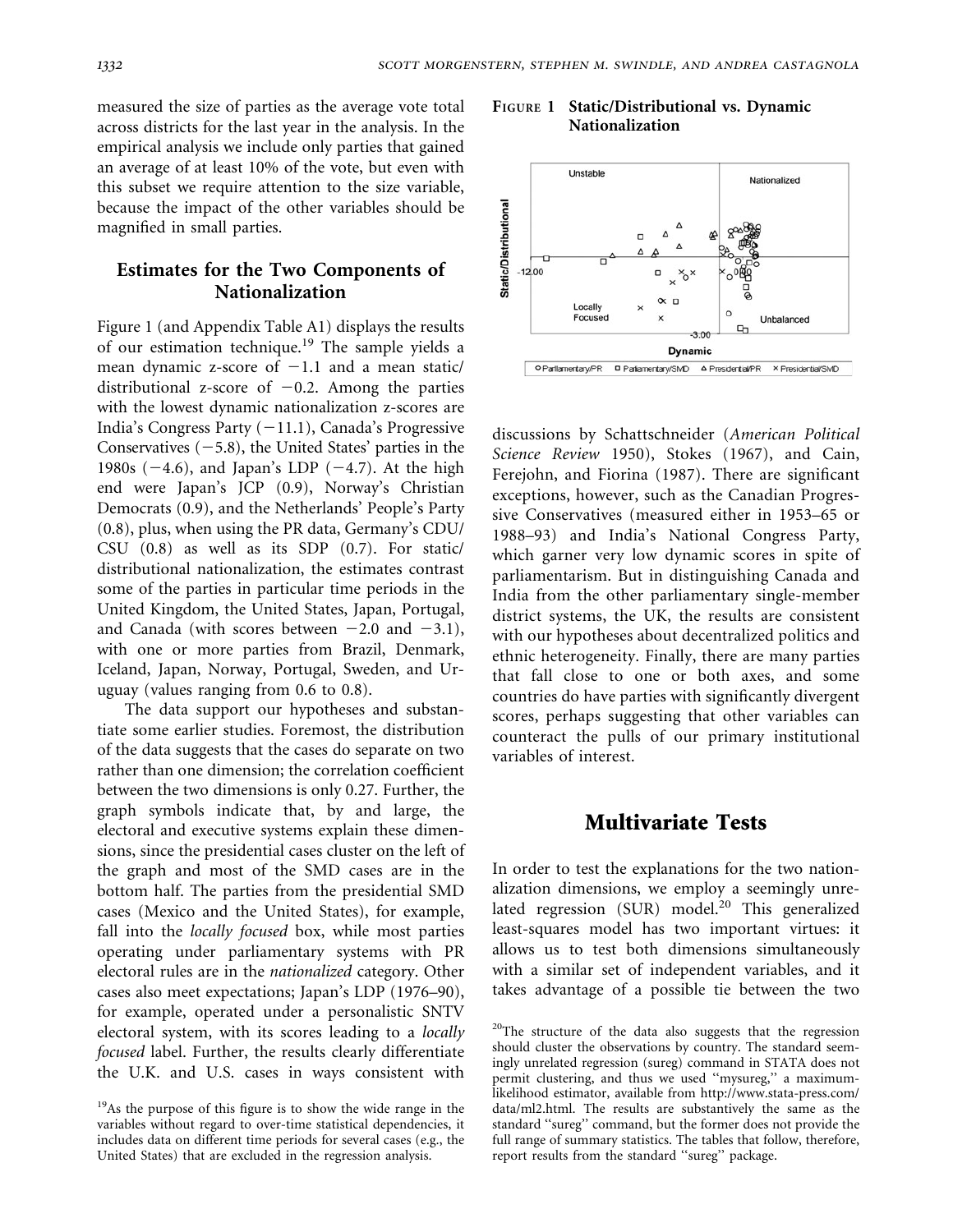dependent variables to improve efficiency (see Greene 1997; Zellner 1962). In our case, though our two dependent variables are presumed independent of one another, since they measure two different dimensions of electoral dynamics and we are interested in testing the impact of many of the same explanatory variables on both dependents, we must consider the possibility of correlation among the error terms that would be derived from separate regressions. Our tests of separate OLS models (with robust standard errors due to heteroskedastic errors) did uncover correlated residuals, thus justifying the use of an SUR model.

The SUR models (Table 3) give strong support for our expectation that different institutions drive the two types of nationalization. The first set of models includes an identical set of explanatory variables for both types of nationalization. As explained above, these variables include the two institutions of interest (electoral systems and the executive system), federalism, ethnic heterogeneity, and the party's size as a control. That model finds that the executive system is statistically significant only when explaining dynamic nationalization and that the electoral system is influential only for the static/distributional aspect of nationalization. Substantively, the regression predicts that parliamentary systems will have dynamic nationalization scores about 70% of a standard deviation above presidential systems, while countries that use single-member districts will have static/ distributional nationalization scores about 60% of a standard deviation lower than those that use proportional representation.

Though the nationalization scores for one party have no necessary relationship with others in the same country as long as there are more than two competitors, to allay any concerns with dependency, Model 2 (equations 3 and 4) tests the hypotheses on country averages. That model yields substantively similar results; that is, the same variables are significant and most have similar magnitudes.

These results are more clearly shown in Figure 2, which charts the predicted values for the two dimensions of nationalization under different institutional frameworks based on Model 1. The first set of bars shows the predictions for static nationalization. Varying the executive system yields no noticeable difference in the height of the first set of bars, but changing from single member districts to proportional representation moves the predictions dramatically. The second set of bars shows that moving from a presidential to a parliamentary system has a large effect on dynamic nationalization, but that changing

|                         | Model 1                   |           |             |           | Model 2                   |           |             |           |
|-------------------------|---------------------------|-----------|-------------|-----------|---------------------------|-----------|-------------|-----------|
|                         | Static/Distributional (1) |           | Dynamic (2) |           | Static/Distributional (3) |           | Dynamic (4) |           |
|                         | Coefficient               | <b>SE</b> | Coefficient | <b>SE</b> | Coefficient               | <b>SE</b> | Coefficient | <b>SE</b> |
| Parliamentary           | $-0.15$                   | .21       | 1.69        | $.50**$   | $-0.15$                   | .27       | 1.44        | $.55***$  |
| Semi-presidential       | $-0.03$                   | .40       | 0.94        | .95       | $-0.09$                   | .51       | 1.45        | 1.24      |
| <b>SMD</b>              | $-0.52$                   | $.24**$   | $-0.31$     | .56       | $-0.68$                   | $.29**$   | $-0.21$     | .70       |
| Average Vote            | $-0.03$                   | $.01**$   | $-0.04$     | $.02**$   | $-0.03$                   | $.01**$   | $-0.09$     | $.03**$   |
| Federal                 | $-0.19$                   | .30       | $-0.04$     | .72       | $-0.23$                   | .41       | $-0.11$     | .99       |
| Ethnic                  | 0.24                      | .30       | $-1.32$     | .73       | 0.27                      | .40       | $-1.36$     | .97       |
| Fractionalization       |                           |           |             |           |                           |           |             |           |
| Ethnic * Federal        | $-0.21$                   | .32       | $-0.03$     | .77       | $-0.17$                   | .41       | $-0.08$     | 1.01      |
| Extremism               | $-0.14$                   | .11       | $-0.03$     | .26       |                           |           |             |           |
| Governing<br>experience | 0.10                      | .20       | 0.41        | .48       |                           |           |             |           |
| Party age since         | 0.00                      | .00       | $-0.01$     | .01       |                           |           |             |           |
| democratization         |                           |           |             |           |                           |           |             |           |
| Constant                | 1.40                      | $.50**$   | 0.68        | 1.20      | 1.11                      | $.61*$    | 2.15        | 1.48      |
| N                       | 60                        |           | 60          |           | 28                        |           | 28          |           |
| $R^2$ adj               | 0.49                      |           | 0.62        |           | .53                       |           | .74         |           |

TABLE 3 SUR Model Results Dependent Variables: Static/Distributional and Dynamic Nationalization Scores

\*\*p  $\leq .05$ ; \*p  $\leq .1$ .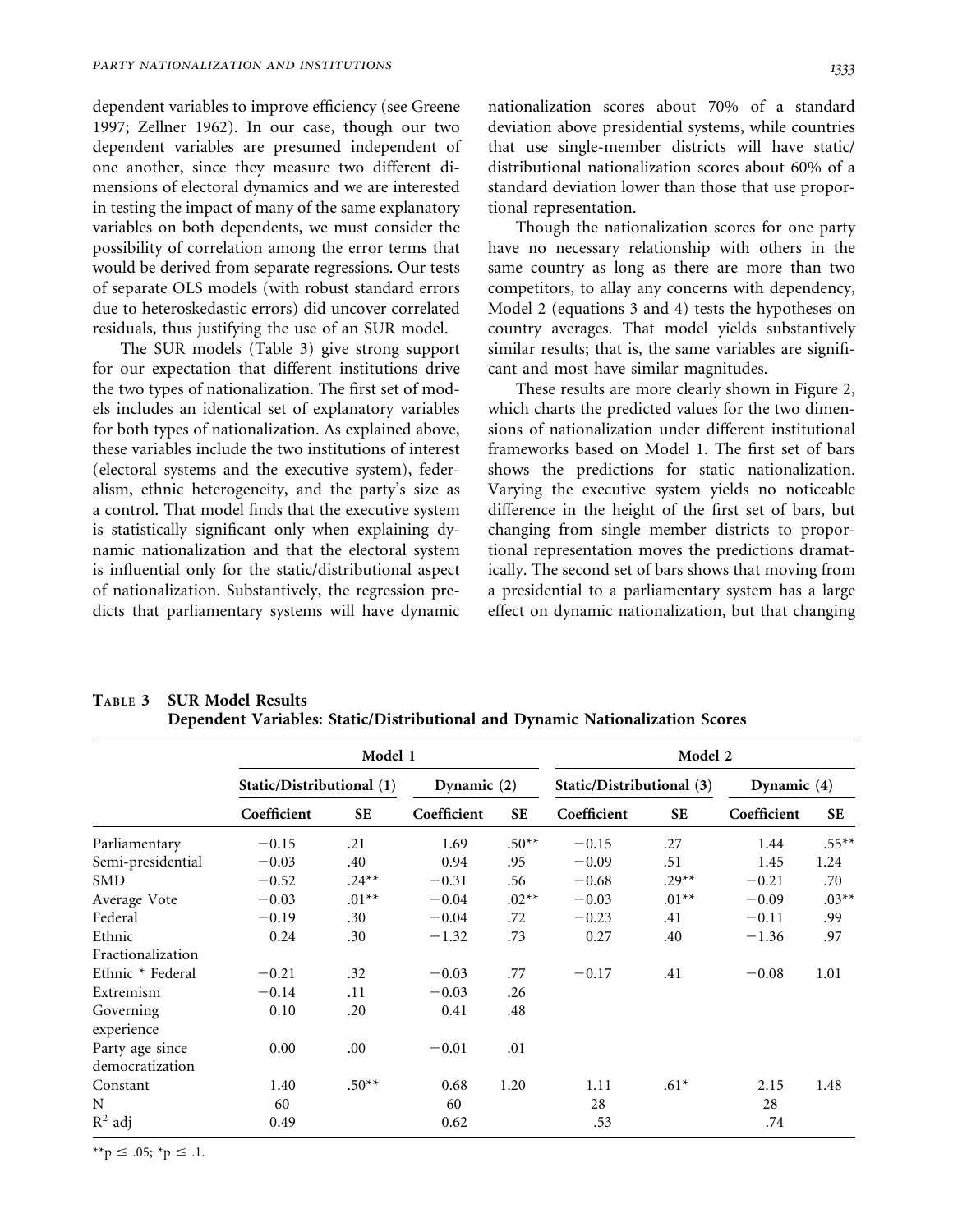FIGURE 2 Simulations (Assumed federal system for parties that have participated in a government; other variables set at sample mean)



between the two electoral system types has only a small impact.

The weakness of the electoral system variable in explaining dynamic nationalization supports Morgenstern and Swindle's finding, but it contradicts, in part, a significant body of literature based on Carey and Shugart's (1995) well-regarded article on the ''incentives to cultivate the personal vote.'' We, therefore, ran several tests to confirm the robustness of these results. First, we tested for other specifications of the electoral system variable, changing from our dummy variable to a scaled score based on Carey and Shugart's hypotheses. These results paralleled our findings of the SMD dummy, with significance for static/distributional nationalization but insignificance for dynamic nationalization.<sup>21</sup> We then tested the impact of the number of districts and found that the log of this number supported the idea that cutting the country into more pieces yields greater heterogeneity in a party's electoral support (lower static/ distributional nationalization) but had no significant effect on dynamic nationalization. Finally, we tested for the impact of the electoral system on subsets of the data, looking alternately at the presidential and parliamentary cases (Table 4). The electoral system proved inconsequential for dynamic nationalization in the presidential systems, but did yield a statistically significant impact for the parliamentary cases. Substantively, however, the coefficient  $(-0.77)$  is not large, implying a change of less than one-third of a standard deviation. In sum, while dynamic nationalization is an imperfect proxy for the personal vote, this result suggests that the electoral system is insufficient to explain the degree of localism in elections.

As noted, we also tested several other hypotheses derived from the literature. First, the models offer limited support for the impact of ethnic fractionalization and federalism. Figures 3 and 4 use CLARIFY to illustrate the expected value of the two types of nationalization while varying federalism (and our other variables of interest) and holding the ethnic heterogeneity variable constant at its mean.<sup>22</sup> A test of the hypothesis that the linear combination of federalism and ethnic heterogeneity does not equal zero does not approach standard levels of significance for either dimension of nationalization, though the graphs do suggest that federalism tends to reduce static nationalization somewhat.<sup>23</sup> Perhaps this effect is masked by the strong pull of the regime variables, because federalism does appear as a significant (negative) factor on both nationalization dimensions if we run the model only on the presidential cases (Table 4). Tests on the parliamentary cases are even more ambiguous, as the federalism variable has a negative but statistically insignificant coefficient for the static/distributional component but a positive and marginally significant coefficient for the dynamic dimension.<sup>24</sup> Figures 5–6 highlight the effects of federalism for the model using just the presidential cases. The graphs suggest, first, that the effect of federalism on the dynamic dimension is much larger than on the static/distributional dimension. Second, they indicate that the estimates are more precise for the federal cases, perhaps suggesting that, while federalism pushes countries away from nationalization (on both dimensions), the absence of federalism does not predetermine the level of nationalization.

In sum, the tests on federalism suggest one of two interpretations. First, federalism has a negative impact on one or both dimensions of nationalization, but there is not enough data to generate precise results. Or, second, though federalism is important once the analysis is limited to a particular type of executive system, the distinction between presidential and parliamentary systems is so large that it swamps

 $21$ We still prefer the SMD variable, because these results were sensitive to particular specifications of the variable. Other specifications pointed in the expected direction but proved statistically insignificant.

 $22$ We also set "age since democracy" and "extremism" at their means and ''head of coalition'' at 1. ''Ethnic fractionalization'' is set at approximately 1.66, its average value for federalist presidential cases.

<sup>&</sup>lt;sup>23</sup>The hypothesis test is based on the Stata "lincom" command.

 $24$ Models that include only the PR or SMD cases yield insignificant coefficients for federalism on both dimensions.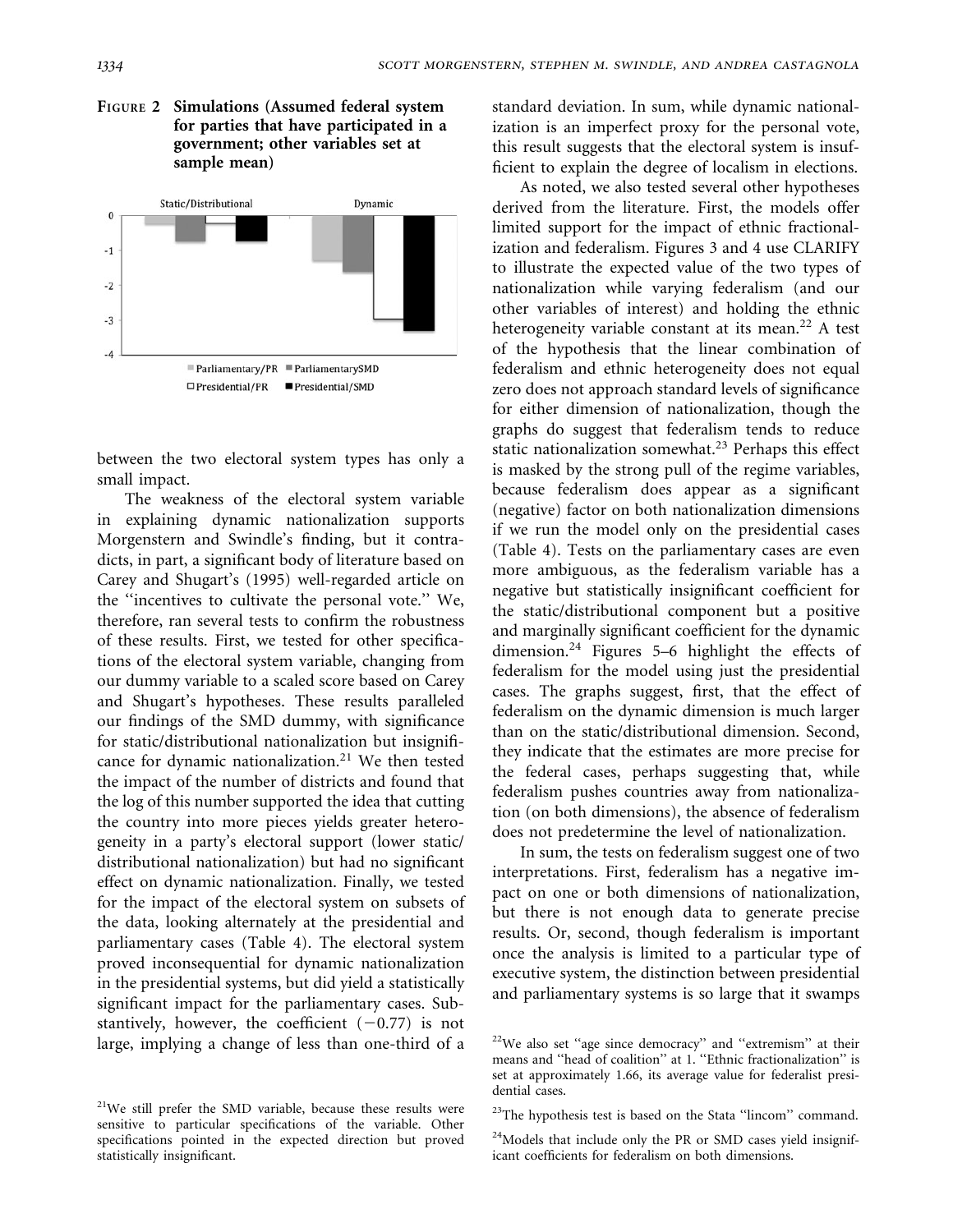|                          | <b>Parliamentary Cases</b> |               | <b>Presidential Cases</b> |               |  |
|--------------------------|----------------------------|---------------|---------------------------|---------------|--|
|                          | Static/Distributional (5)  | Dynamic $(6)$ | Static/Distributional (7) | Dynamic $(8)$ |  |
| <b>SMD</b>               | $-0.43*$                   | $-0.77*$      | $-0.94**$                 | 0.72          |  |
| Average Vote             | $-0.05**$                  | $-0.05**$     | $-0.00$                   | $-0.06$       |  |
| Federal                  | $-0.42$                    | $1.11*$       | $-0.54**$                 | $-5.81**$     |  |
| Ethnic Fractionalization | 0.43                       | $-1.96$       | 0.12                      | $-1.20**$     |  |
| Ethnic * Federal         | $-0.45$                    | 0.14          | $-0.00$                   | $2.81**$      |  |
| Extremism                | $-0.06$                    | $-0.21$       | $-0.10$                   | $-0.33$       |  |
| Governing experience     | 0.02                       | $-0.01$       | 0.15                      | 1.50          |  |
| Party age since democ.   | $-0.00$                    | 0.01          | $-0.01**$                 | 0.00          |  |
| Constant                 | $1.47**$                   | $2.94**$      | $0.54**$                  | 0.75          |  |
| N                        | 37                         | 37            | 19                        | 19            |  |
| $R^2$ adj                | 0.66                       | 0.87          | 0.90                      | 0.61          |  |

| TABLE 4 SUR Model Results Dividing Sample by Regime Type                      |
|-------------------------------------------------------------------------------|
| Dependent Variables: Static/Distributional and Dynamic Nationalization Scores |

\*\*p  $\leq .05;$  \* p  $\leq .1$ .

the effect of political decentralization when considering all cases together.

The final part of the hypothesis concerning federalism tied the effect to the level of ethnic heterogeneity. While a test on the significance of the linear combination of the two variables fails, CLARIFY results (not shown) based on varying the level of ethnic heterogeneity do offer some evidence of the validity of the hypothesis (although, of course, the predictions have very large confidence intervals). For example, while the coefficient on ethnic heterogeneity actually suggests a positive correlation with static/distributional nationalization, when combined with federalism the impact is in the expected negative direction. For dynamic nationalization, federalism has little impact by itself, but shows an important (and expected negative) substantive impact when combined with ethnic heterogeneity.

Next, our tests for the impact of party or democratic maturation failed to show significant results. While Mainwaring and Zoco were interested in static/distributional nationalization, we could not confirm their findings. Like Caramani, they hypothesized that experience with democracy would lead parties to nationalize, but our tests on the full dataset returned no such results.25 Further refuting their theory, the model returned a negative coefficient when we applied it to just the presidential cases. Given this failure, we tested (as shown in the regression) for the impact of the parties' age rather than the age of democracy. The only significant relation under that specification, however, was one that was not previously theorized, a negative correlation of the variable with dynamic nationalization in the presidential cases. We must conclude, therefore, that, while some parties may nationalize (in terms of the distribution of their votes) with time, others consolidate on a more regional basis.

In most countries the parties' nationalization scores are quite similar, but the variation within some of the countries led us to test whether ideology or governing experience, in addition to party age, could explain part of the intracountry variation. Neither variable proved statistically significant in our tests, perhaps confirming our ambiguous expectations based on the idea that these variables provide different opportunities for different parties.<sup>26</sup>

To summarize, the results of our analysis confirm our primary hypotheses. After accounting for party size, the electoral system under which the parties operate is the most significant predictor of static/ distributional nationalization, but it is the executive system that drives dynamic nationalization. Once again, the combination of these results reinforces

<sup>&</sup>lt;sup>25</sup>There is a very high correlation  $(0.57)$  between parliamentarism and age of the parties since democratization. The tests on subsets of the cases (parliamentary or presidential), however, still showed no impact of the age variable. Model 2 in Table 3 leaves off the party age variable because the one observation per country is an average among parties. Democratic age is of less theoretical interest, yields a negative sign if included in that regression, and is so highly correlated with parliamentarism (0.61) that it reduces the latter variable to insignificance.

<sup>&</sup>lt;sup>26</sup>The appendix table also suggests that there has been movement over time for some cases. In most cases this change has been slight, and we have, therefore, not explored the causes of this variance.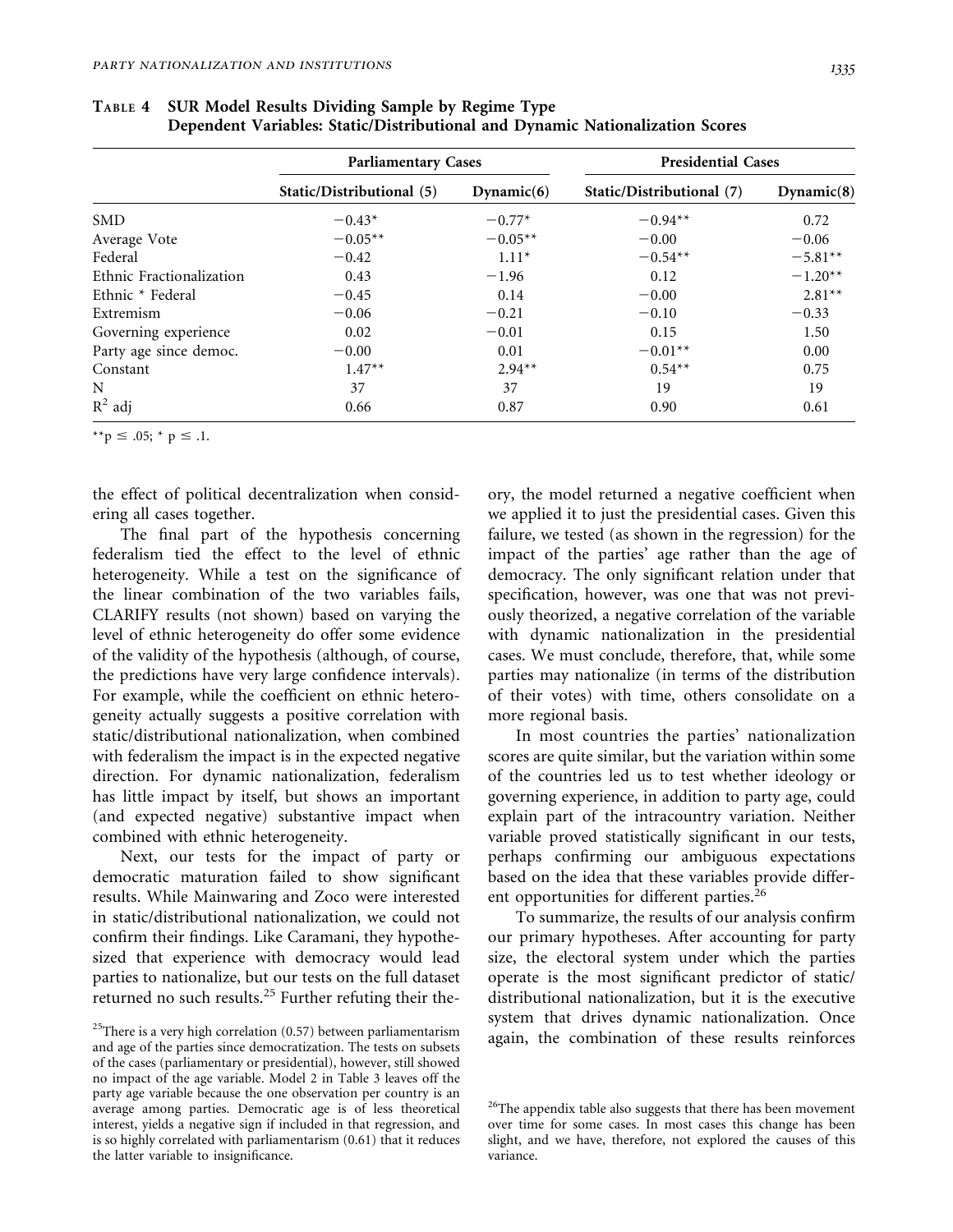Cases)

FIGURE 5 Static/Distributional Predictions,

Based on Regression 7 (Presidential



#### FIGURE 3 Static/Distributional Predictions, Based on Regression 1

our argument that the two dimensions of nationalization are indeed independent.

# Conclusion

At its base, party nationalization is a central component of representation. Nationalization, however, is multifaceted, and definitions have not converged. Moreover, as we have shown here, the two main conceptions of nationalization are not strongly correlated. We suggested, therefore, that based on the two aspects of nationalization, analyses should group parties into four types: locally focused, unbalanced, unstable, and nationalized.

In addition to exploring the theoretical and empirical independence of the two types of nation-



alization, we have demonstrated that these two types are influenced by different institutional factors. Our models showed that variations in static/distributional nationalization are primarily determined by the electoral system, while dynamic nationalization is strongly influenced by the executive type. Specifically, single-member districts reduce static/distributional nationalization, and parliamentarism increases dynamic nationalization. We also found limited evidence that federalism reduces both types of nationalization,  $-1.5$   $-1$   $-5$  0  $5$  1

While this comparative study was motivated by Schattschneider's early studies, our exploration of the variance in the levels of the two types of nationalization does not go far enough. The next step is to

but that effect is most noticeable among the presiden-

#### FIGURE 4 Dynamic Predictions, Based on Regression 2

FIGURE 6 Dynamic Predictions, Based on Regression 8 (Presidential Cases)



tial cases.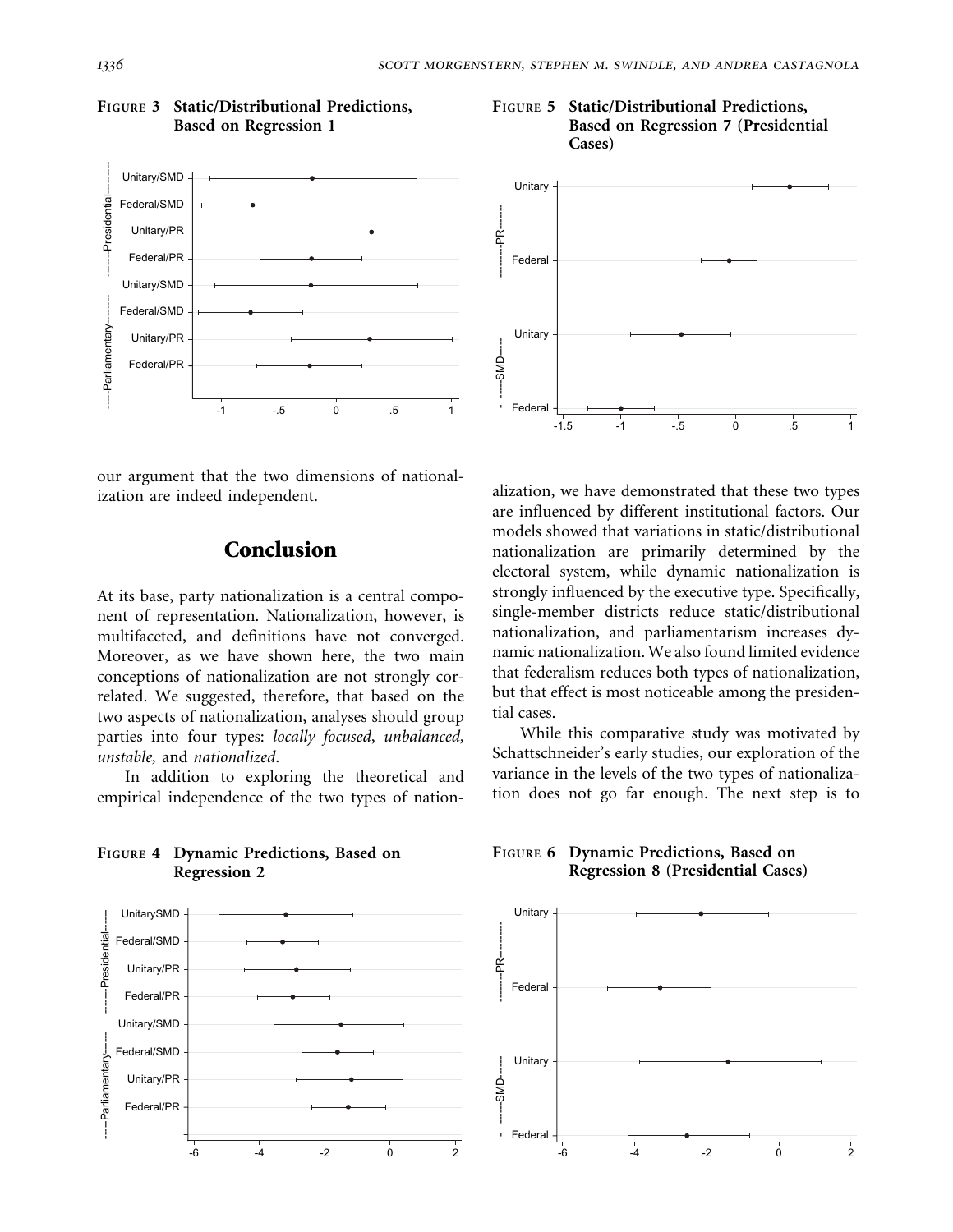explore the consequences of those differences for policy outcomes, electoral accountability, and democratic stability. Our four-way categorization scheme suggests, for example, that parties or coalitions characterized by the level of static/distributional nationalization that one study suggests would be propitious for democratic stability may also be characterized by a less-than-propitious level of dynamic nationalization. Purveyors of the nationalization literature, in sum, must be wary of the ways the term is used and the interaction of the two types of nationalization.

#### Acknowledgments

We thank the members of the Comparative Politics Reading Group at the University of Pittsburgh and anonymous reviewers for helpful comments, George Krause for methodological advice, Jingjing Huo and Altin Ilirjani for some early but crucial research assistance, and Yen Pin Su and German Lodola for later assistance with data collection. Finally, we are in great debt to Tom Mustillo for uncovering the STATA commands that parallel our SAS model.

#### Appendix A

#### Components of Variance Model

The components of variance model employed to calculate the two aspects of nationalization is based on the following formula:

$$
y_{ik} = \mu + A_k + B_i + C_{ik},
$$

where  $y_{ik}$  is the party's vote in district i and time k. As Morgenstern and Potthoff explain, the model assumes that there are three sources of variance in district-level electoral data: across time (represented

by  $A_k$ ), across districts (represented by  $B_i$ ), and a residual (represented by  $C_{ik}$ ). The term  $\mu$  could be taken to represent a party's ''natural'' vote, as the model calculates it as an ''unweighted mean of the party's vote percentages across all districts and elections.''

A statistical package (here, SAS) based on this model estimates variance components  $\hat{\sigma}^2_A$ ,  $\hat{\sigma}^2_B$ ,  $\hat{\sigma}^2_C$  for each term (based on expected mean values of 0), which we interpret as measuring the homogeneity of a party's support over time or across districts. A larger  $\hat{\sigma}_A^2$  for example, implies greater heterogeneity of a party's support across time.

Following Morgenstern and Potthoff, we interpret  $A_k$  as a measure of a party's volatility, as it captures the average change in a party's vote (averaged across districts). In this paper we are interested in  $B_i$  and  $C_{ik}$ . As noted,  $B_i$  measures the range of a party's support across districts, what Morgenstern and Potthoff call district heterogeneity and what we call static/distributional nationalization. Morgenstern and Potthoff argue that, since  $C_{ik}$  measures the variance unexplained by time or district factors, it can be attributed to district characteristics or candidate qualities. When it is large, local forces must be influential in the elections and thus, inversely, when it is small, national forces must take greater prominence. The inverse of  $C_{ik}$ , therefore, is our measure of dynamic nationalization.

As noted, this model is equivalent to a crosssectional time-series model with random effects. The STATA command for the model is:

by partyid xtmixed votepercentage  $\parallel$  \_all: R.district  $\parallel$  all:R.year, var

Here partyid identifies the parties, and R. refers to random effects.

# Appendix B

#### Party Estimates

Appendix TABLE A1 Static/Distributional and Dynamic Data

| Country   | Year        | <b>Party/Coalition</b> | Dynamic | Static/Distributional | Exec | Smd/PR |
|-----------|-------------|------------------------|---------|-----------------------|------|--------|
| Argentina | 1991–99     | Peronists (PJ)         | $-5.02$ | $-0.31$               | Pres | PR     |
|           | 1991–99     | Radicals (UCR)         | $-5.78$ | $-0.18$               |      |        |
| Australia | 1996–01     | Liberal                | 0.00    | $-1.07$               | Parl | PR     |
|           | $1996 - 01$ | Labour                 | 0.31    | $-1.19$               |      |        |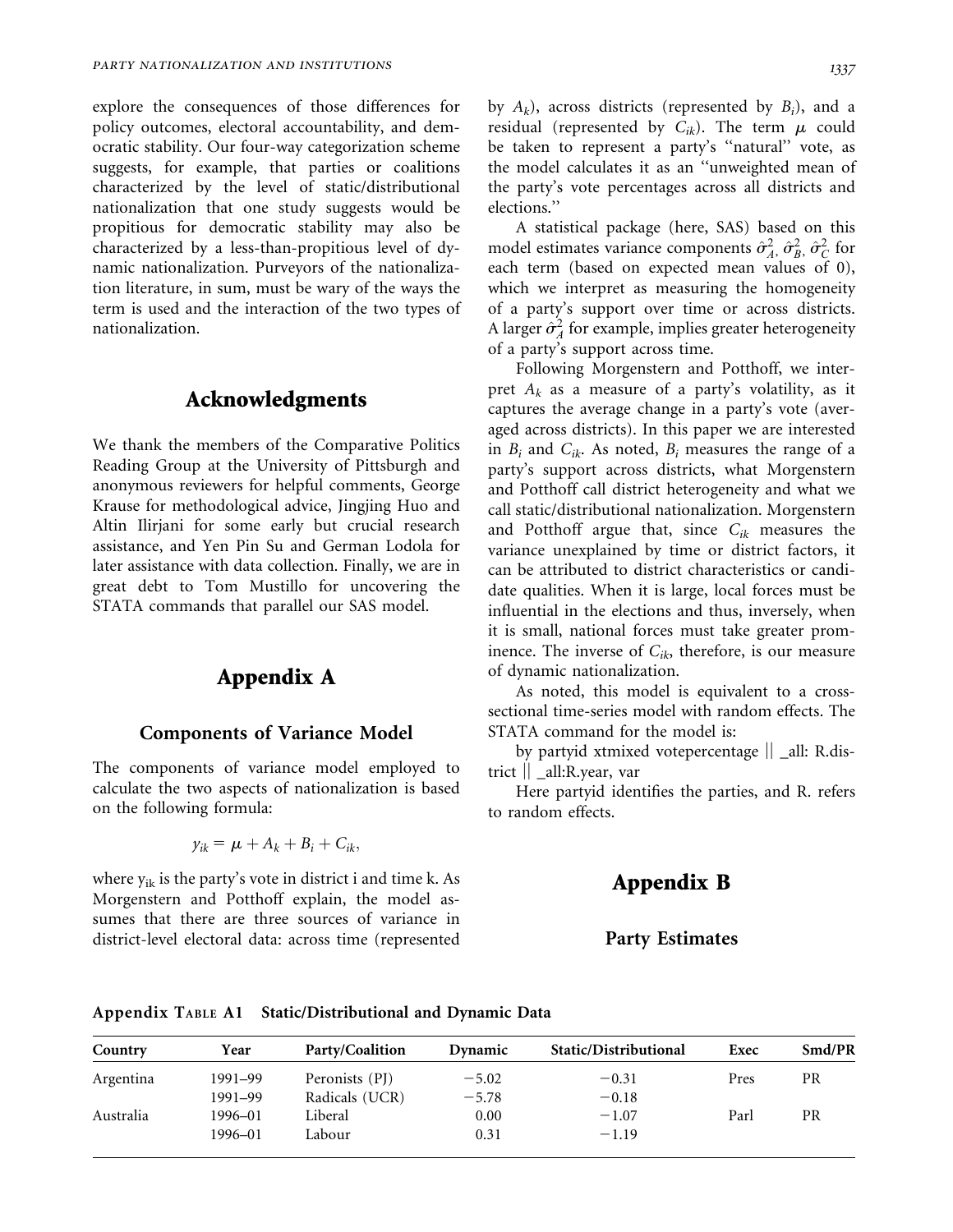| Country              | Year    | Party/Coalition | Dynamic  | Static/Distributional | Exec | Smd/PR     |
|----------------------|---------|-----------------|----------|-----------------------|------|------------|
| Austria              | 1971-94 | People's Party  | 0.69     | 0.04                  | Parl | PR         |
|                      | 1971-94 | Socialists      | 0.66     | 0.03                  |      |            |
| Bolivia              | 1985-97 | <b>ADN</b>      | $-1.68$  | 0.36                  | Pres | PR         |
|                      | 1985-97 | <b>MNR</b>      | $-1.58$  | 0.51                  |      |            |
| <b>Brazil</b>        | 1990-98 | PFL             | $-7.37$  | $-0.33$               | Pres | PR         |
|                      | 1990-98 | <b>PMDB</b>     | $-4.91$  | $-0.17$               |      |            |
|                      | 1990-98 | PT              | $-0.13$  | 0.62                  |      |            |
| Canada*              | 1953-65 | Prog. Conserv   | $-7.87$  | $-0.56$               | Parl | <b>SMD</b> |
|                      | 1953-65 | Liberals        | $-4.79$  | $-0.99$               |      |            |
|                      | 1988-93 | Prog. Conserv   | $-5.78$  | 0.37                  |      |            |
|                      | 1988-93 | Liberals        | $-3.78$  | $-2.07$               |      |            |
| Chile <sup>a</sup>   | 1989-97 | Concer. or Rt   | $-4.36$  | 0.48                  | Pres | $\rm PR$   |
| Colombia             | 1974-86 | Conservatives   | $-0.89$  | $-0.10$               |      |            |
|                      | 1974-86 | Liberals        | $-3.58$  | 0.02                  |      |            |
| Denmark              | 1971-98 | Liberals        | 0.73     | 0.39                  | Parl | $\rm PR$   |
|                      | 1971-98 | Social Dem      | 0.47     | 0.78                  |      |            |
| France               | 1988-97 | Right coalition | $-0.67$  | $-0.34$               | Semi | $\rm PR$   |
|                      | 1988-97 | Socialists      | $-1.18$  | $-0.04$               |      |            |
| Germany <sup>b</sup> | 1980-87 | CDU/CSU         | 0.76     | $-0.35$               | Parl | PR         |
|                      | 1980-87 | CDU/CSU         | 0.69     | $-0.37$               |      | <b>SMD</b> |
|                      | 1980-87 | <b>SDP</b>      | 0.74     | $-0.28$               |      | PR         |
|                      |         | <b>SDP</b>      |          |                       |      | <b>SMD</b> |
|                      | 1980-87 |                 | 0.68     | $-0.38$               |      |            |
| Iceland              | 1959-95 | Communists      | 0.20     | 0.84                  | Parl | $\rm PR$   |
|                      | 1959-95 | Independence    | 0.10     | 0.21                  |      |            |
|                      | 1959-95 | Progressives    | 0.06     | $-0.76$               |      |            |
| India                | 1991-04 | National Cong.  | $-11.11$ | $-0.44$               | Parl | <b>SMD</b> |
| Italy                | 1972-83 | Christian Dem   | 0.53     | $-0.18$               | Parl | $\rm PR$   |
|                      | 1972-83 | Communists      | 0.78     | $-0.66$               |      |            |
| Japan <sup>*b</sup>  | 1996-00 | DPJ PR          | $-0.67$  | 0.59                  | Parl | PR         |
|                      | 1996-00 | <b>JCP PR</b>   | 0.89     | 0.74                  |      |            |
|                      | 1996-00 | <b>JCP</b>      | 0.23     | 0.66                  |      | <b>SMD</b> |
|                      | 1976-90 | LDP             | $-4.65$  | $-2.03$               |      | PR         |
|                      | 1996-00 | LDP             | 0.30     | 0.06                  |      | PR         |
|                      | 1996-00 | LDP             | $-3.22$  | $-1.16$               |      | SMD        |
| Mexico <sup>c</sup>  | 1997-00 | PAN             | $-3.97$  | $-1.35$               | Pres | <b>SMD</b> |
|                      | 1997-00 | PRD             | $-3.46$  | $-0.95$               |      |            |
|                      | 1997-00 | PRI             | $-1.11$  | $-0.30$               |      |            |
| Netherl.             | 1986-98 | Christian Dem   | 0.24     | 0.34                  | Parl | $\rm PR$   |
|                      | 1986-98 | People's Party  | 0.79     | 0.49                  |      |            |
|                      | 1986-98 | Socialists      | 0.43     | 0.38                  |      |            |
| N.Zealand            | 1987-90 | Liberal         | $-0.73$  | $-1.15$               | Parl | <b>SMD</b> |
|                      | 1987-90 | National        | 0.20     | $-1.52$               |      |            |
| Norway               | 1973-97 | Conservative    | 0.57     | 0.39                  | Parl | $\rm PR$   |
|                      | 1973-97 | Christian Dem   | 0.87     | 0.60                  |      |            |
|                      | 1973-97 | Socialists      | 0.30     | 0.17                  |      |            |
| Portugal             | 1975-95 | CDS/PSD         | $-0.79$  | $-2.52$               | Parl | PR         |
|                      | 1975-95 | Socialists      | $-0.39$  | 0.64                  |      |            |
| Spain                | 1982-96 | Pop Alliance    | $-0.25$  | $-0.54$               | Parl | PR         |
|                      | 1982-96 | Socialists      | $-0.09$  | $-0.02$               |      |            |
| Sweden               | 1948-91 | Moderates       | 0.42     | 0.73                  | Parl | PR         |
|                      | 1948-91 | Social Dem      | 0.56     | 0.51                  |      |            |
|                      |         |                 |          |                       |      |            |

Appendix TABLE A1 (Continued)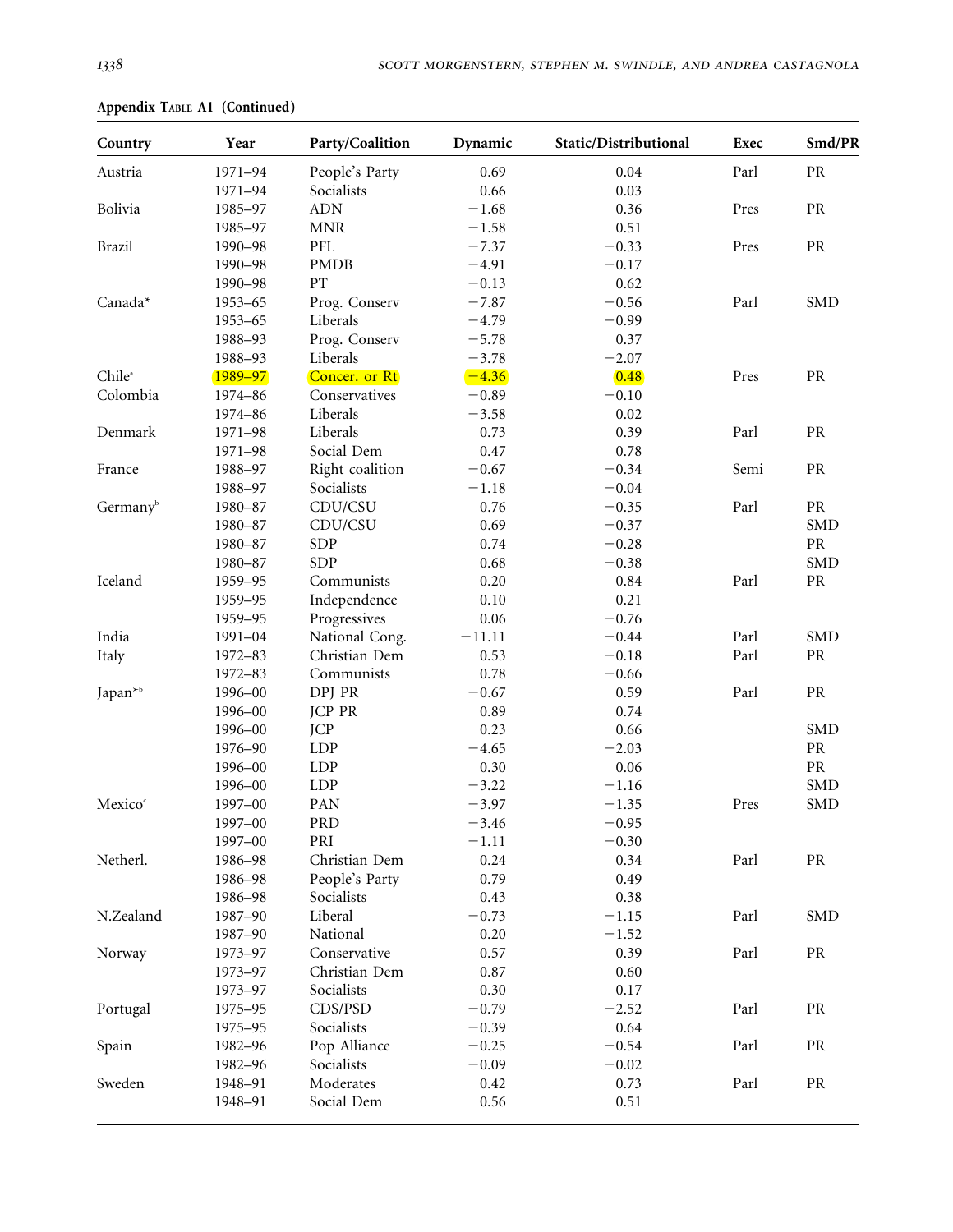| Country                    | Year        | <b>Party/Coalition</b> | Dynamic | Static/Distributional | Exec | Smd/PR     |
|----------------------------|-------------|------------------------|---------|-----------------------|------|------------|
| U. Kingd <sup>*</sup>      | 1955–70     | Conservatives          | 0.00    | $-0.91$               | Parl | <b>SMD</b> |
|                            | 1974-79     | Conservatives          | 0.38    | $-0.61$               |      |            |
|                            | 1983-87     | Conservatives          | 0.28    | $-1.83$               |      |            |
|                            | 1955-70     | Labour                 | $-0.13$ | $-3.08$               |      |            |
|                            | 1974-79     | Labour                 | 0.35    | $-1.91$               |      |            |
|                            | 1983-87     | Labour                 | 0.16    | $-3.17$               |      |            |
|                            | 1974-79     | Liberals               | 0.07    | 0.15                  |      |            |
|                            | 1983-87     | Liberals $+$ SDP       | $-0.03$ | 0.13                  |      |            |
| U. States $*$ <sup>a</sup> | $1952 - 60$ | Dems or Reps           | $-1.15$ | $-0.93$               | Pres | <b>SMD</b> |
|                            | 1974-80     | Dems or Reps           | $-5.79$ | $-2.31$               |      |            |
|                            | 1984-90     | Dems or Reps           | $-4.63$ | $-2.70$               |      |            |
|                            | 1992-00     | Dems or Reps           | $-4.49$ | $-2.06$               |      |            |
| US Senate $*$ <sup>a</sup> | 1996-02     | Dems or Reps           | $-2.82$ | $-0.98$               | Pres | <b>SMD</b> |
| Uruguay                    | 1984-94     | <b>Broad Front</b>     | 0.64    | 0.10                  | Pres | <b>PR</b>  |
|                            | 1984–94     | Reds                   | 0.65    | 0.63                  |      |            |
|                            | 1984-94     | Whites                 | 0.40    | 0.30                  |      |            |
| Venezuela                  | 1968-83     | AD                     | $-0.66$ | $-0.59$               | Pres | <b>PR</b>  |
|                            | 1968-83     | <b>COPEI</b>           | $-1.75$ | 0.27                  |      |            |

#### Appendix TABLE A1 (Continued)

\*Regression analysis (Tables 3–4) uses only one time period per country unless there has been an electoral law change (as in Japan). Analysis thus includes just the 1984–90 data for the US House, the 1955–70 data for the UK, and the 1988–93 data for Canada. It also excludes the US Senate. The formula for transformation of the raw data is noted in Footnote 14. In applying that formula, this table uses the median of the cases that are included in the regression, not the median of the full sample.

<sup>a</sup>Where there are only two competitors, the results are identical for the two parties or coalitions. <sup>b</sup>For countries with two-tiered systems (Germany, Japan), results are displayed for both single member districts (SMD) and proportional representation (PR) districts. PR results for Japan are calculated using PR votes in the 300 SMD districts, and for Germany they are calculated using the PR data from the 248 constituencies. (The results change little if the data are aggregated to the 10 Länder.)

Though seats in Mexico are distributed based on two tiers, voters have just one vote and thus the results are based on the SMD results.

# Appendix C

#### Alternative Measures of the Two Aspects of Nationalization

As M&P argue, alternative measures of nationalization are flawed, because they conflate the two types of nationalization and volatility. First, the coefficient of variation as proposed by Caramani, or the Gini index as used by Jones and Mainwaring (see also measures proposed by Rose 1984 and by Amorim and Santos 2001), evaluate the distribution of electoral results among districts without regard to changes over time. A similar problem undermines alternative measures of dynamic nationalization. The ''swing,'' for example, measures the change in a district's vote across two elections. The standard deviation of the districts' swings for a country, then, provides a measure of the degree to which the districts are moving in concert. But in failing to account for other aspects of variance, it too produces a biased indicator.

To demonstrate the magnitude of the bias that these measures generate, consider the second country

(C2) from the example that we used in Table 2. Jones and Mainwaring would calculate a Gini coefficient for each of the two elections, yielding .05 and .06 for the two years.<sup>27</sup> Following their methodology, we subtract these values from 1 to yield a score of 0.95 for Year I and 0.94 for Year II; the calculations based on the averages yield a score of 0.96. This implies near perfect homogeneity, in spite of a 12-point spread of values in the two years, or 9 points when using the averages. Under Caramani's methodology, we would calculate the standard deviations of the columns and divide that value by the average vote. His index thus yields 0.11 and 0.14 for the two years, or a value of 0.13 based on the averages. Again, a zero indicates perfect homogeneity, so these very low numbers are deceiving. Alternatively, the M&P value for static/distributional nationalization provides a more reasonable estimate of the spread across the districts. The components of variance analysis return a value of 18, the square root (4.2) of which does

<sup>&</sup>lt;sup>27</sup>As Jones and Mainwaring explain, STATA calculates Gini coefficients obtained from the ''indec0'' command.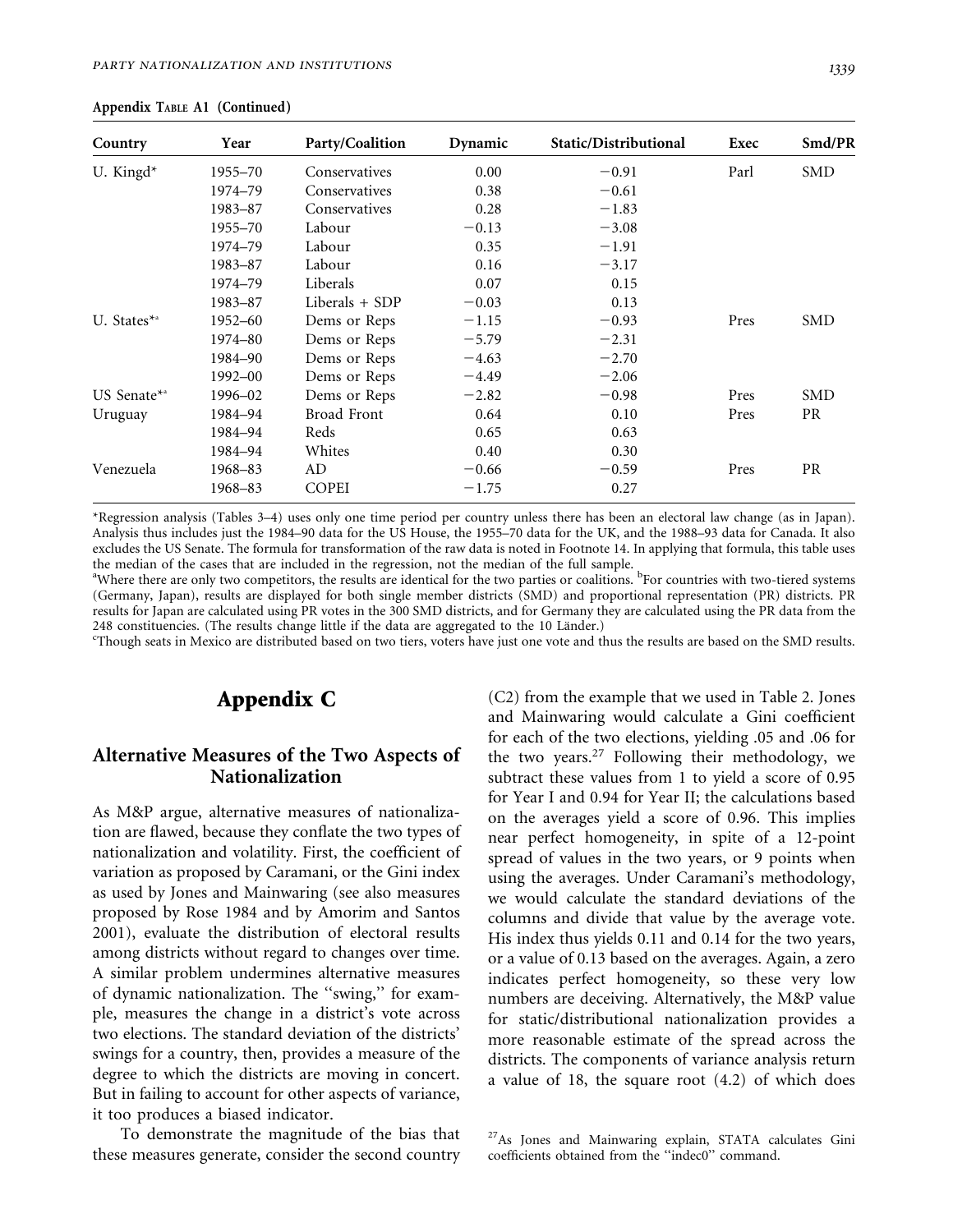allow for an intuitive grasp of that 9-point spread found in the column of averages.

We have one other concern with Jones and Mainwaring's treatment of the United States. Their results are calculated using the states as electoral districts, presumably summing all the votes for each party across all districts in a state, regardless of whether the two parties competed in the given districts. This necessarily reduces the district-level variance (this method yields, for the 1980s, a raw static/ distributional value of 190 rather than about 30, or a z-score of about  $-1.7$  instead of  $-0.6$ ). If, moreover, the goal is to provide a picture of the parties' variegated support, this method is problematic. Across any decade, there are scores of districts where one of the parties did not compete in at least one election, and thus we considered just those districts where the two major parties competed in every included election. Excluding the districts where there was no competition in some years underestimates the degree of variance in a party's support, but this is a lesser sin than including those districts and overestimating that variance.

Finally, aside from the bias issues, other extant measures of dynamic nationalization are inapplicable across a wide variety of cases. As Morgenstern and Swindle argue, dynamic nationalization is tied to the debates on the ''personal vote'' (Cain, Ferejohn, and Fiorina 1987). As a result, much literature, particularly that focusing on the United States, uses other techniques to measure this concept or its cousin, the incumbency advantage (e.g., Alford and Brady 1988; Brady, D'Onofrio, and Fiorina 2000; Gelman and King 1990; Kawato 1987). Brady, D'Onofrio, and Fiorina for example, use midterm elections in a regression model to differentiate a national and local component of the vote. Unfortunately, this method is inapplicable for parliamentary systems or the many presidential systems that do not have midterm elections. Samuels (1999) has studied personal voting in Brazil, with the analyses focusing on the degree to which intrapartisan rivals receive similar levels of vote percentages (see also Cox and Rosenbluth (1994) on Japan and Bawn (1993) on Germany). These interesting studies, however, are applicable only to those few cases that employ voting systems with intrapartisan competition.

One recent addition to the literature by Aleman and Kellam (2008) does, however, have broad applicability and can, perhaps, deal with the bias issues. Like our model, these authors follow Stokes and use regression techniques to isolate the influence of local and national forces on nationalization, and they apply the model to multipartisan contexts. Their model provides measures akin to our dynamic nationalization and Morgenstern and Potthoff's volatility. As such, they have ignored what we have termed static nationalization. With modification, however, their innovative model suggests a plausible alternative.

Manuscript submitted 7 June 2007 Manuscript accepted for publication 22 November 2008

#### References

- Alcántara Sáez, Manuel. N.d. "Survey entitled "Elites Parlamentarias en América Latina" (PELA). Conducted by the Instituto Interuniversitario de Estudios de Iberoamérica y Portugal.
- Aleman, Eduardo and Marisa Kellam. 2008. ''The Nationalization of Electoral Change in the Americas.'' Electoral Studies 27 (2): 193–212.
- Alford, John, and David Brady. 1988. ''Partisan and Incumbent Advantages in U.S. House Elections, 1846–1986.'' Working Paper 11, Center for the Study of Institutions and Values. Rice University.
- American Political Science Association, Committee on Political Parties. 1950. Toward a More Responsible Two-Party System. New York: Rinehart & Company, Inc.
- Amorim Neto, Octavio, and Fabiano Santos. 2001. ''The Executive Connection: Presidentially Defined Factions and Party Discipline in Brazil.'' Party Politics 7 (2): 213–34.
- Bawn, Kathleen. 1993. ''The Logic of Institutional Preferences: German Electoral Law as a Social Choice Outcome.'' American Journal of Political Science 37 (4): 965–89.
- Brady, David. 1985. ''A Reevaluation of Realignments in American Politics: Evidence from the House of Representatives.'' American Political Science Review 79 (1): 28–49.
- Brady, David W., Robert D'Onofrio, and Morris P. Fiorina. 2000. ''The Nationalization of Electoral Forces Revisited.''In Continuity and Change in House Elections, eds. David W. Brady, John F. Cogan, and Morris P. Fiorina. Stanford, CA: Stanford University Press.
- Brancati, Dawn. 2007. ''Constituency-Level Elections (CLE) Dataset.'' New York. http://www.cle.wustl.edu.
- Cain, Bruce, John Ferejohn, and Morris Fiorina. 1984. ''The Constituency Service Basis of the Personal Vote for U.S. Representatives and British Members of Parliament.'' American Political Science Review 78 (1): 110–25.
- Cain, Bruce, John Ferejohn, and Morris P. Fiorina. 1987. The Personal Vote: Constituency Service and Electoral Independence. Cambridge, MA: Harvard University Press.
- Caramani, Daniele. 2000. Elections in Western Europe since 1815: Electoral Results by Constituencies. London: Macmillan Reference.
- Caramani, Daniele. 2004. The Nationalization of Politics. Cambridge: Cambridge University Press.
- Carey, John, and Matthew S. Shugart. 1995. ''Incentives to Cultivate a Personal Vote: A Rank Ordering of Electoral Formulas.'' Electoral Studies 14 (4): 417–39.